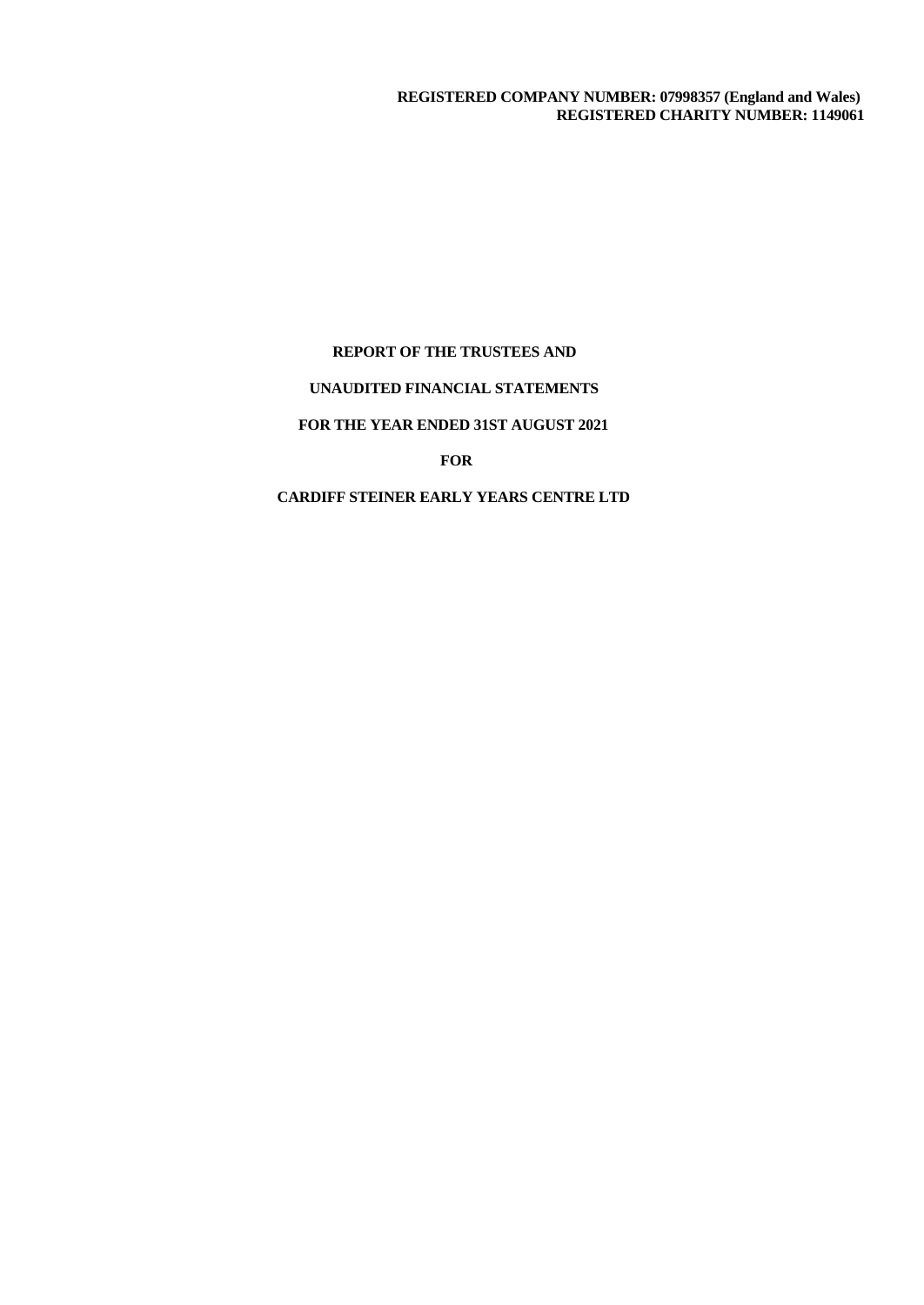# **CONTENTS OF THE FINANCIAL STATEMENTS FOR THE YEAR ENDED 31ST AUGUST 2021**

|                                          | Page          |
|------------------------------------------|---------------|
| <b>Report of the Trustees</b>            | 1 to 10       |
| <b>Independent Examiner's Report</b>     | 11            |
| <b>Statement of Financial Activities</b> | 12            |
| <b>Balance Sheet</b>                     | 13 to 14      |
| <b>Cash Flow Statement</b>               | 15            |
| <b>Notes to the Cash Flow Statement</b>  | 16            |
| <b>Notes to the Financial Statements</b> | 17<br>to $23$ |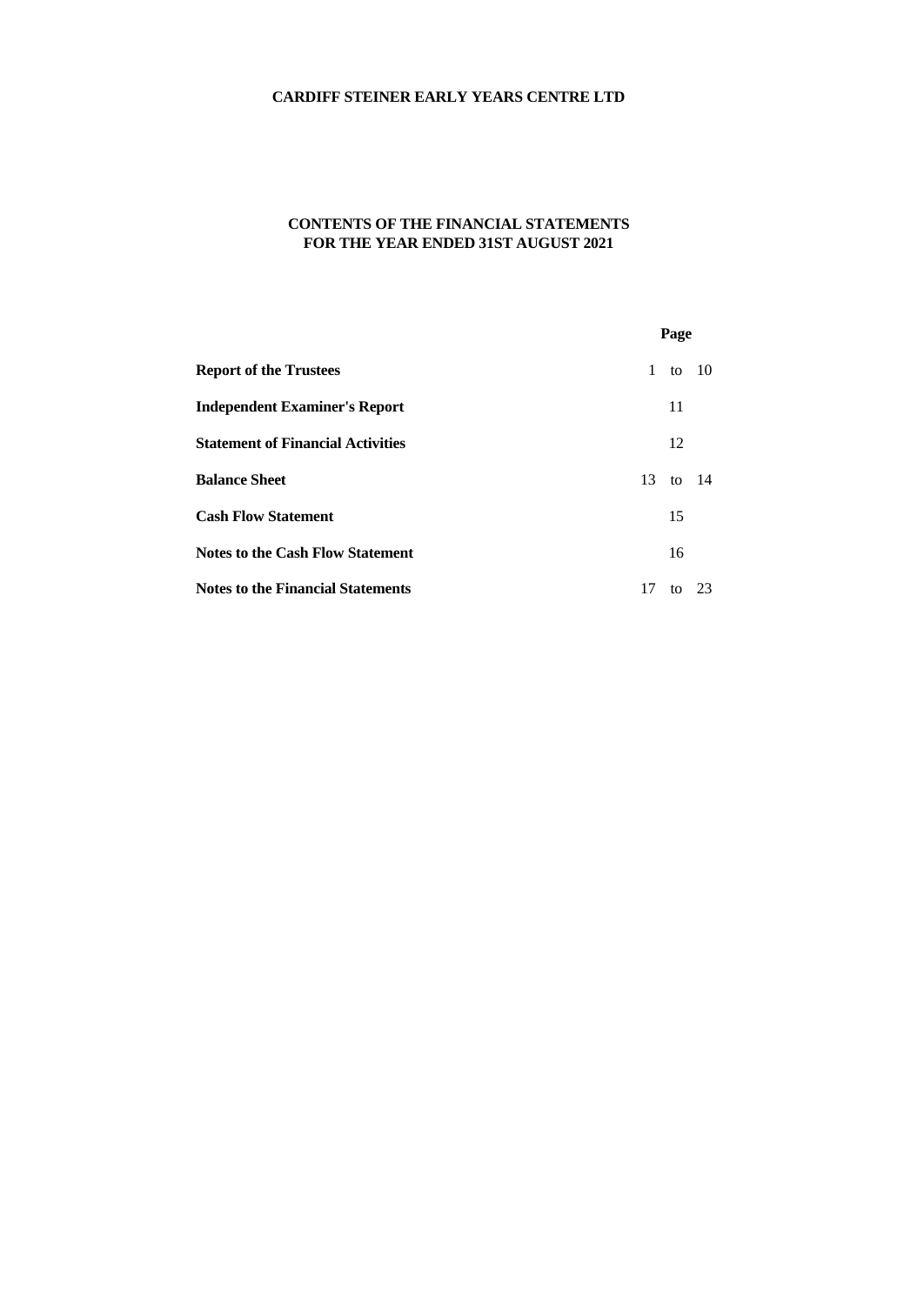## **REPORT OF THE TRUSTEES FOR THE YEAR ENDED 31ST AUGUST 2021**

The Trustees of the charity are also Directors of the Ltd Company for the purposes of company law.

Trustees who served during the year and their dates of appointment were as follows: Ms B A Bowen - Chairperson appointed October 2020 (appointed March 2012, re-election July 2015, re-election May 2018, re-election October 2020) Dr K W Attfield appointed August 2019 (appointed July 2014, re-election July 2016, re-election Aug 2019) Mr Norman Gettings appointed June 2021 (appointed July 2015, re-election May 2018, June 2021) Mr M JV Ash-Edwards appointed June 2021 (co-option December 2017, ratified May 2018, re-election June 2021) Mr M A Flynn appointed Feb 2019 (co-opted February 2019, ratified Aug 2019) Dr H D Evans appointed August 2020 (co-opted August 2020, ratified October 2020)

Ms F Whiteside appointed April 2020 (co-opted April 2020, ratified October 2020)

Mrs J M Griffiths resigned October 2020 (appointed March 2012, re-election July 2014, re-election July 2017)

Trustees may be appointed by existing Trustees or nominated and elected by the charity's members at the Annual General Meeting. The Board of Trustees evaluate the current balance of skills, knowledge and experience on the Board in seeking to recruit any Trustee roles. Trustees are interviewed and inducted in their role by existing trustees, and are provided with a statement of responsibilities, induction pack and information on key policies, procedures and governing documents. Trustees undertake training as required, both specific to individual roles, or to the Board as a whole.

#### **OBJECTIVES AND ACTIVITIES**

#### **Objectives of the charity**

"To advance the education of children and young people and support families and individuals in accordance with the educational principles of Rudolf Steiner."

The charity's mission statement is: "We provide an inspiring and nurturing education based on the principles of Rudolf Steiner that respects each child's individual development. We serve the city of Cardiff and surrounding areas, and welcome children and families from all cultural and religious backgrounds. We seek to fully interact with the wider community through projects and events. We offer a comprehensive child-centred education through parent and child groups, kindergartens and a vibrant school offering a living Steiner curriculum. Everything we undertake we strive to do ethically, consciously and with integrity."

#### **Significant activities**

The School successfully completed its ninth year of growth with the expansion at the upper end of provision from age 17 up to age 18. This was a momentous year for the School as it completed its long-standing aim of offering a full Steiner Waldorf education from age 3 to 18 in Cardiff - one of only eight Steiner schools in the UK to do so. 2020-21 was the third year of the School offering the New Zealand Certificate of Steiner Education (NZCSE), with students progressing onto the Level 3 qualification, and saw our very first Class 12 graduating after completing a full Steiner Waldorf school education. The Schoolinvested further in significant building development and resources to support its expansion.

#### **Volunteers and community Support**

The charity welcomes and benefits from the volunteer input of its parents, staff and supporters, both formally and informally, with many voluntary hours contributed. Many parents, and often their child's extended family, are directly involved in the School's work, undertaking volunteer roles including running the School Shop, cultivating and developing the School's grounds, supporting pupils' learning in the School, in addition to organising and participating in fundraising events. These activities show the strong commitment of parents and staff to their children's education and their support in helping the School to grow and develop. The School has a very strong community, with a shared understanding of the charity's aims and ethos, which has a positive impact on the education that it delivers.

Though Covid impacted many of the usual volunteering opportunities this year, the financial statements include £10,320 of voluntary marketing services and £1,000 of voluntary maintenance services donated in kind. Parents and staff also worked tirelessly to maintain vital funds for the School's Bursary fund by organising a VirtualChristmas Auction in place of the usual Fair. The Auction was a huge success, matching the funds raised at the annual Fair and providing a focus for community engagement, initiative and outreach during the isolation of lockdown. The Trustees wish to place on record their appreciation of the commitment and dedication shown by our staff, parents and friends for this support.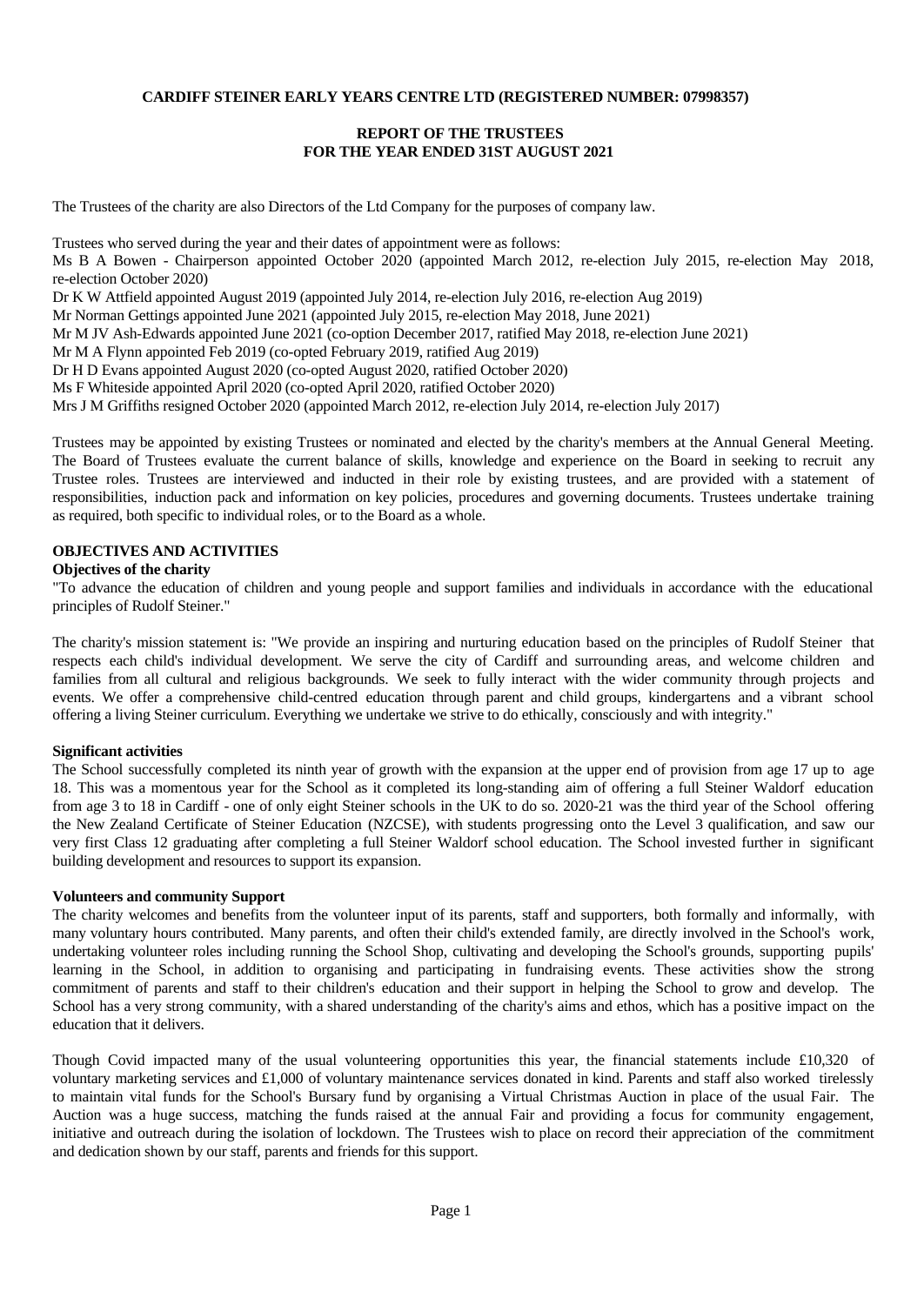## **REPORT OF THE TRUSTEES FOR THE YEAR ENDED 31ST AUGUST 2021**

## **ACHIEVEMENT AND PERFORMANCE**

#### **Review of activities**

This was the ninth year of operation for the charitable company Cardiff Steiner Early Years Centre Ltd. The charity was established in 2012 with the opening of our first Classes for children aged 6 to 10, building upon the firm foundations of 15 years as a successful Kindergarten. The charity continues the activities and aims of the previous Charitable Trust, Cardiff Steiner Early Years Centre.

The School is accredited and licenced to offer the New Zealand Certificate of Steiner Education (NZCSE) as our Upper School qualification from Level 1 to Level 3 (age 16 to 18/19). The Certificate isthe first trans-national, secondary school qualification to be fully based on the Steiner curriculum. It is a recognised and innovative qualification that allows students to confidently progress to further/higher education. The NZCSE was introduced into the UK in 2012 and is now the most widely offered qualification in UK Steiner Schools that offer a full K-Class 12 Steiner education.

2020-21 was the third year of the School offering the NZCSE, with our oldest students progressing onto their Level 3 qualifications. The structure of the NZCSE, focusing on ongoing assessment, was particularly well suited to adapt to the pandemic, with our Class 12 students attaining their Level 3 qualifications in July 2021. The Schoolwas in regularcontact with SEDT, who manage the NZCSE, to ensure our Upper School students could continue their qualification without disruption from Covid 19. Highlights of the year included our Class 9/10 interactive 'Project Fair' exhibition and our first Class 12 Projects - a yearlong independent project chosen by each student which allows them to strengthen their knowledge of a topic, or deepen their skills in a practical form. Without exception these were all excellent, with some outstanding practical and research work. The work submitted, and displayed by public exhibition and in oral presentation, showed what a group of motivated, self-directed and mature individuals these pioneer students had become.

Lower School made strong progress in further developing our Lower School cross-curricular approach to coordinate teaching across the subjects throughout the year. This ensured our curriculum framework is a living curriculum in constant development, refinement and adjustment to the needs ofthe particular children in the Classes, essential to the ethos of Steiner Waldorf education. The School also made improvements in progress reporting to parents with the introduction of termly written reports. Highlights of the year included our Class 7/8 Creative Writing Beach Camp, and Class 3/4's Playground Building Project - an important experience of a communal initiative to achieve practical goals.

The School continued on the second year of its journey to being a Restorative School, on the 'Restorative Approaches in Schools' (RAIS) programme run by Wales Restorative Approaches Partnership (WRAP). This year the School focused on working review and refinement of practice across broader areas of the School's activity. Lower School worked together on building a positive learning community that focuses on children's needs and builds positive relationships, whilst at the same time establishing clear and shared expectations.

The Early Years team spent much of the year balancing a hybrid provision of in-school and remote learning - refining its delivery of on-line/distance Kindergarten provision in a meaningful, accessible and supportive way, while at the same time providing the in-building programme to younger, vulnerable and key-worker children. We were delighted to relaunch our Parent and Toddler programme in June 2021, after more than a year's closure due to Covid, with a larger venue and new pre-booked group format. This has been very successful with both groups at full capacity since relaunch, and the pre-booked format proving a good basis for building a cohesive and supportive social group of regular attenders.

The whole School continued to respond to the impact of the Covid-19 global pandemic, requiring a move to online learning for short periods for some year groups in the Autumn term, and for all pupils (except those age 4 and under, children of essential workers and vulnerable pupils) for the majority of the Spring Term. Staff, parents and trustees were proactive, flexible and creative in working together to overcome the challenges and to reduce the impact on teaching, learning and wellbeing. The School was able to move between our innovative online and in-building learning environments to ensure continuity of learning and pastoral support. The School was proactive in identifying and offering ongoing support to families of vulnerable pupils. In line with Welsh Government guidelines we increased the number of vulnerable pupils attending in-school provision to support a larger number and wider range of vulnerable pupils and families.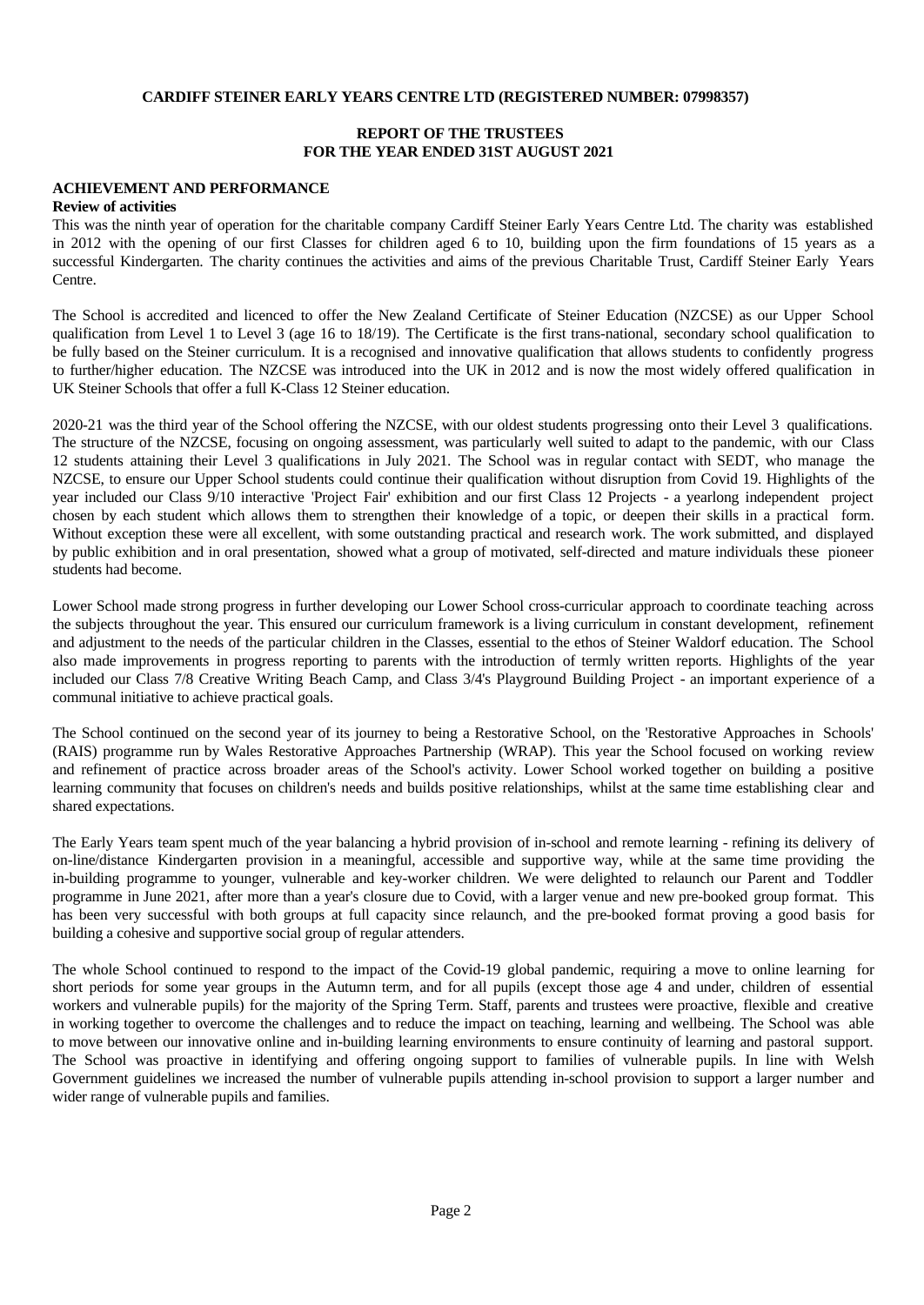## **REPORT OF THE TRUSTEES FOR THE YEAR ENDED 31ST AUGUST 2021**

The School had stronger than anticipated admissions of new pupils throughout the year, including new students joining during remote learning, indicating a pent-up demand as families searched for a more holistic and creative education following their Covid-19 lockdown experience. This was also supported by significant local news coverage of our Upper School in June 2020 capturing a sense of our rigorous, creative and empowering student experience. The School continued to attract increasing numbers of families moving to Cardiff temporarily or permanently from other parts of the UK and overseas. The Schoolhas a diverse, international faculty and student community and proudly see themselves as a beautifully international, Welsh school, celebrating this during the year with a range of festivals including those that reflect the backgrounds of our diverse families.

Additional lockdowns provided the opportunity for the School to make substantial further progress with our ongoing building development programme using grants received and held for this purpose in 2018-19. These included completion of the new Art/Handwork Room and new Music Room, and construction of the new Outdoor Classroom/Forge, School Office, dedicated Learning Support Room, and larger Staff Room. These spaces improved the learning experience of students across the School, raising the profile of music and the practical arts in the curriculum, and introducing new curriculum areas including Blacksmithing and Stone Carving. Blacksmithing began in January 2021 with Class 12 students in building to undertake practical assessments for their NZCSE qualification. We will be using this space to introduce the students to further, specialist hard-craft skills. The School also continued its playground improvement programme with the renewal of our play structures and shelters.

The School invested significantly this year in fixtures and equipment, including fully equipping the new curriculum areas of Blacksmithing and Metalwork with high quality forging equipment, and significant investment in equipment for Games/Movement, Music, IT, and new desks, classroom furniture and storage across the School.

The School continued its use of specialist local sporting facilities for weekly Games lessons, in line with the School's Improvement Plan, once Covid allowed, using local outdoor facilities in the interim. These off-site facilities increase the scope for large group and team games for students and help support Learning Outcomes for the Certificate of Steiner Education (NZCSE). A highlight of the sporting programme was our Class 9/10 Sponsored Run in aid of Teenage Cancer Charity Trust, with students running from 5 to 20km each, exceeding some ambitious targets aimed at personal best and building self-belief.

In addition, the School responded swiftly to the sudden and long-awaited lifting of Covid restrictions on School Trips, putting in place a series of local and residential trips in the summer 2021 term. Trips form an essential and unique part of our curriculum, offering opportunities not found elsewhere in our programme. It was a joyous and exuberant 'out-breath' for our students and parents to take part in tripsincluding the regional, inter-school Steiner Greek Olympics residential camp at Hereford Steiner Academy, and a week-long programme of outdoor and water-based activities along the Welsh coastline.

Partnership working made a positive contribution to provision for pupils, and to a wide range of valuable development opportunities for staff. As an Accredited Provider of the NZCSE, the School receives training for teachers in QMS processes and quality assured assessment practices, and staff attended national coordinator cluster meetings as wellthe annual 'Certificate of Steiner Education International Conference' online. The School has also established supportive partnerships with other UK Steiner Schools offering the NZCSE, including sharing resources and moderation expertise. A significant activity this year was our Upper School Education Coordinator's work with SEDT to deliver training and guidance for Greenwich Steiner School, London and The Acorn School, Gloucester, to introduce the NZCSE to their Upper Schools. The School was delighted to be able to share our expertise, and proud of this signifier of confidence in our delivery of the NZCSE.The School also benefited from its partnership with other UK Steiner schools and the Steiner Waldorf Schools Fellowship.

The Trustees wish to record their thanks to the whole School community for their support this year. With the participation and good will of parents; the resilience, positive attitude and engagement of the pupils; and the dedication and commitment of the faculty and staff, the School was able to continue its rich curriculum journey, provide academic, social and emotional support, and a keep alive a sense of community during this time. The Trustees recognise and appreciate each and every individual and collective act that has contributed towards our accomplishments this year.

The year ended with a moving Class 11/12 performance of 'Bird' by local playwriter, Katherine Chandler, produced and directed by the students; and a truly uplifting Class 7/8 performance of the Italian comedy, 'The Servant of Two Masters', a musical adaptation by their Class Teacher. Both were pivotal experiences at the end of their respective Upper School and Lower School journeys, intensely collaborative efforts giving every student a chance to shine; an exhilarating sense of accomplishment; and memories that will live deeply for both cast and audience.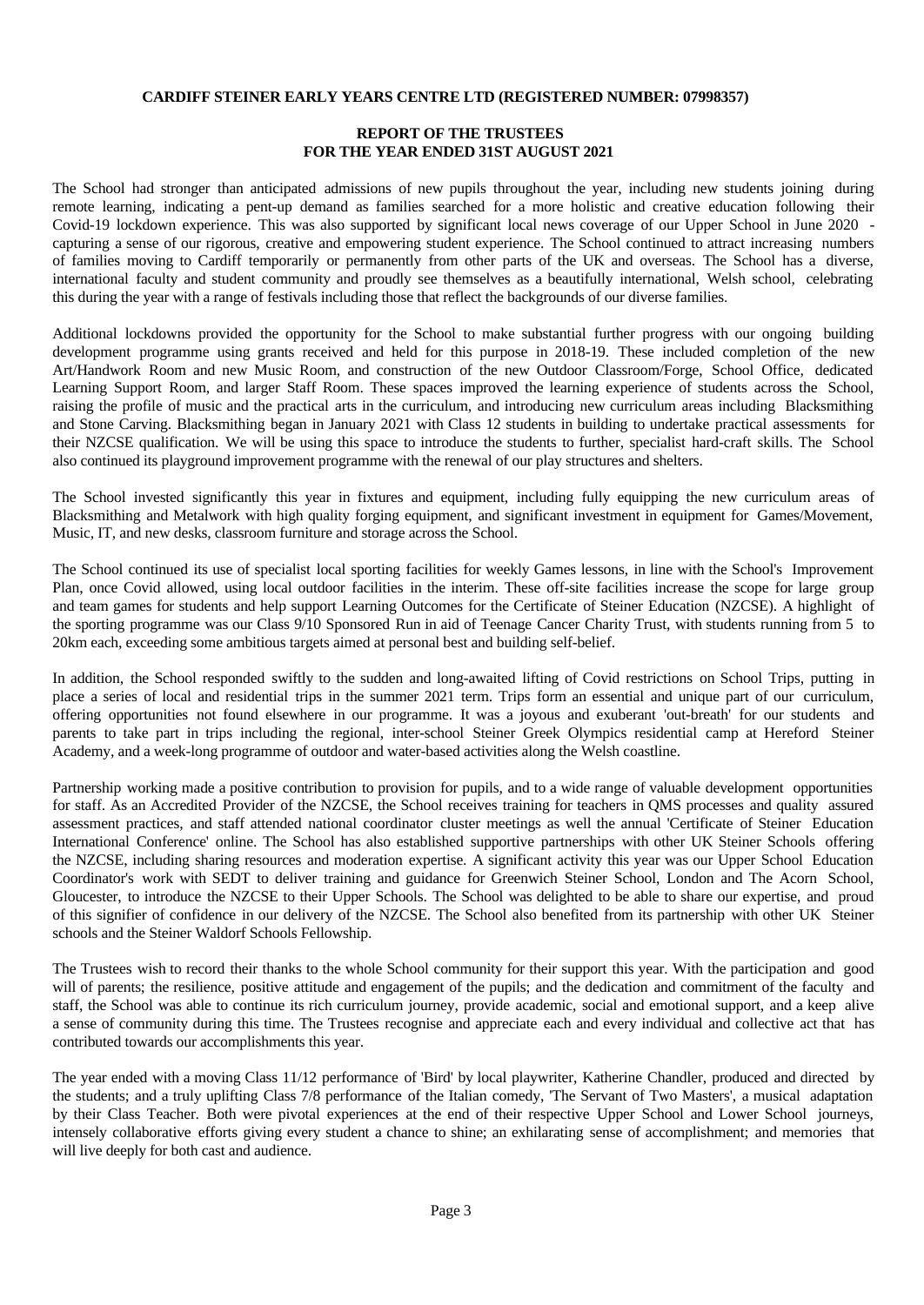## **REPORT OF THE TRUSTEES FOR THE YEAR ENDED 31ST AUGUST 2021**

On the last day of the school year we said a fond farewell to our very first Class 12 graduates of Cardiff Steiner School in a moving graduation ceremony that honoured them as members of our School community and wished them wellin their life journey ahead. It was a poignant moment, demonstrating clearly the insightful and joyous nature of an education that is powerfully alive, meaningful and carefully designed to meet the needs of each growing child and young person.

#### **FINANCIAL REVIEW**

#### **Review of finances**

These are the accounts for Cardiff Steiner Early Years Centre Limited (CSEYC) from 1 September 2020 to 31 August 2021.

#### General Fund

The main financial aim of the charity is to ensure the core running costs of the Schoolare met by core income sources in order to support the charitable aims. These core income sources are fees and rental income from hire spaces.

The Statement of Financial activities for the year shows a surplus of £3,295 (£25,167 in the previous year) comprising £6,763 unrestricted for incoming and expended resources. This is the eighth successive yearof surplus, and the Trustees consider this a good achievement for the charity in its ninth year of operation, during a period of an unprecedented global pandemic, and with ongoing expansion to offer a full Steiner education up to age 18/19, which was achieved in this year.

As a small school dedicated to social inclusivity the charity prudently manages finances to make a small surplus sufficient to maintain an appropriate reserves fund. This means that the Schoolis sensitive to the type of economic challenge the pandemic presents. The School continued to act responsively to maintain the financial security of the School through ensuring service continuity with remote/hybrid learning; careful monitoring of outgoings; utilising the government's furlough scheme judiciously so it did not impact continuity of academic and pastoral support and the core running of the School; and communicating with parents with honesty and transparency to request their support through continued fees payments throughout the various lockdown periods, with options for staged payments. The Trustees would like to record their sincere gratitude to the School's parents and carers for their dedication, generosity, support and encouragement, who, while facing unprecedented economic challenges themselves, continued to support the School and were crucial in securing it's ongoing financial health.

Total assets stand at £648,051 (£638,373 the previous year) comprising £453,456 in fixed assets (£424,231 the previous year) and £194,595 in cash at bank and in hand and debt owed to the charity (£214,142 the previous year), with amounts falling due within 1 year of  $\text{\pounds}125,326$  ( $\text{\pounds}102,337$  the previous year). After amounts falling due after more than one year and deferred grant income the total funds of the charity are £283,771 (£263,711 unrestricted and £20,000 restricted) slightly up from £280,476 the previous year.

## **FUTURE PLANS**

The aims and key objectives for development at the end of the period include to ensure the ongoing financial health of the School during the ongoing global pandemic; to further improve the learning environment with additional learning spaces in a second stage of our building development programme; and to further consolidate staffing and resources to deliver the NZCSE.

## **STRUCTURE, GOVERNANCE AND MANAGEMENT**

#### **Governing document**

The charity is controlled by its governing document, a memorandum and articles of association, and constitutes a limited company, limited by guarantee, as defined by the Companies Act 2006.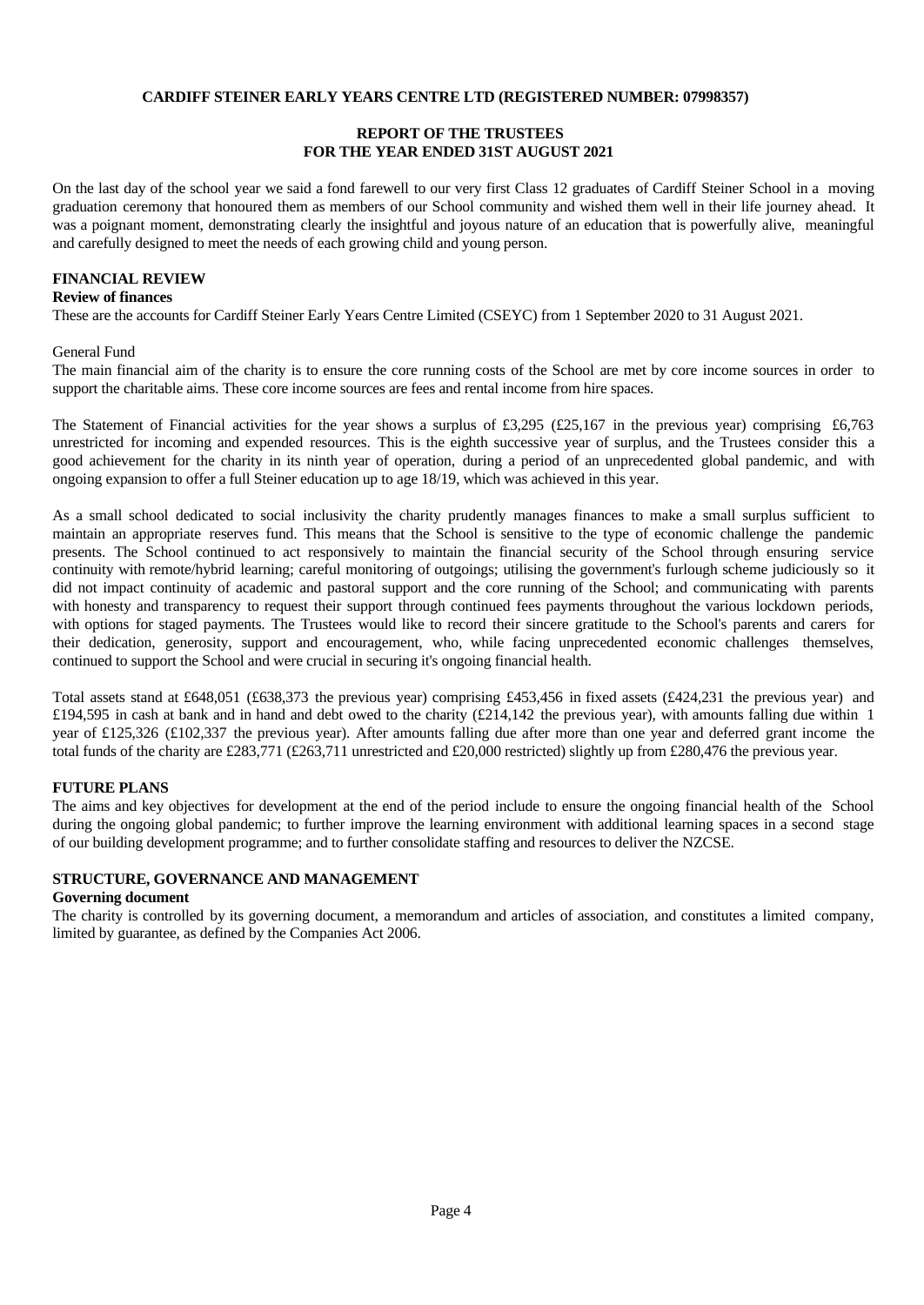#### **REPORT OF THE TRUSTEES FOR THE YEAR ENDED 31ST AUGUST 2021**

## **STRUCTURE, GOVERNANCE AND MANAGEMENT**

#### **Organisational structure**

Cardiff Steiner School is a self-administered, collaboratively led institution. Its leadership is divided across three groups, each responsible for a specific realm of decision making - the College of Teachers, the Board of Trustees and Administration - with the School Management Team managing the ongoing operations and development of the School. This approach reflects the holistic nature of Steiner education, and while administratively more complex, allows for greater communal responsibility. Each group strives for thoughtful independence, upholds its own work, recognises where responsibilities overlap, understands when an issue falls to another group, and works with the other groups with honesty and integrity.

The Board of Trustees - are responsible for overall governance and carry responsibility for the legal good-standing and financial well-being of the School, and ensure that the charity fulfils its charitable objectives.

The College - the School does not have a head teacher, but instead teachers share responsibilities and work together in a non-hierarchical 'collegiate'. The College are responsible for pedagogical governance - for matters that directly relate to the classroom and the teaching of the children, including pedagogy, curriculum development, assessment and the mentoring and evaluation of teachers.

Administration - is made up of the School Administrator and School Business Manager. Administration have responsibility for business/administrative operations, regulatory compliance, managing contact with outside individuals and agencies, marketing, communications, admissions/enrolment, facilities and fundraising/development.

The School Management Team (SMT) manages the ongoing operations of the School - coordinating, monitoring and reviewing the implementation of the School Development and Improvements Plans and the activities of the various spheres of the School. Responsibility for monitoring and evaluating the effectiveness of the overall School Improvement Plan is the responsibility of the Board of Trustees, working with the School Management Team, to ensure that the School delivers a good quality of education in line with its charitable aims.

Other cross-group mandated committees and task groups have responsibility for specific activities of the School. Each of these operates as a mandated or delegated group under the direction of one of the above-mentioned bodies.

The School Business Manager is delegated by the Trustees to develop and manage financial policies and practices for the School including the following areas.

- " managing financial policies and practices for the School
- " financial planning, budgeting and monitoring
- " annual budget, fees, salary and benefit review
- " developing, managing and implementing the Bursary Scheme

" fee and debt collection

The School Business Manager reports directly to the Trustees, who are responsible for the financial oversight of the charity, with all trustees playing an active role in this.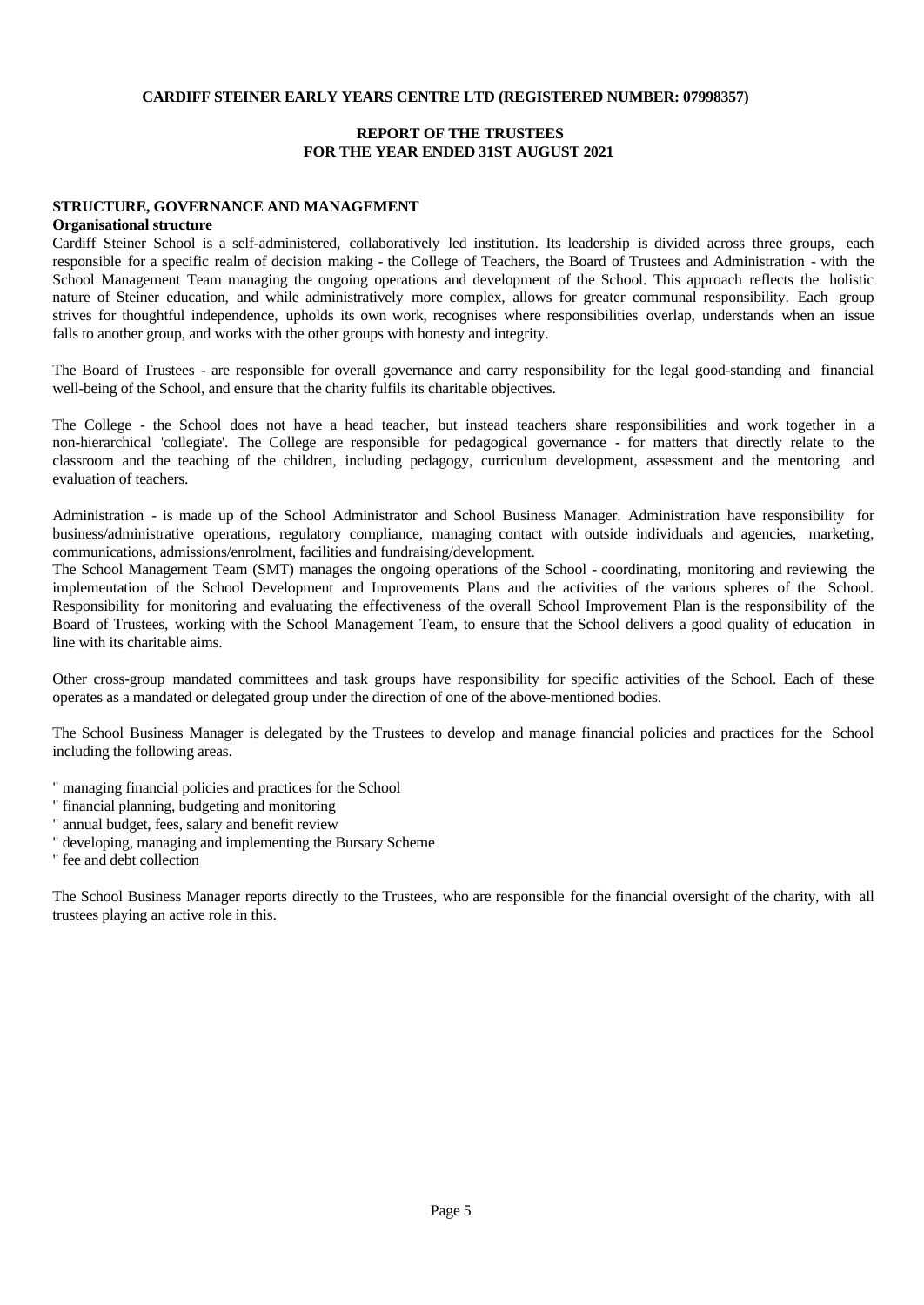## **REPORT OF THE TRUSTEES FOR THE YEAR ENDED 31ST AUGUST 2021**

# **STRUCTURE, GOVERNANCE AND MANAGEMENT**

#### **Risk management/Reserve fund**

The trustees have a duty to identify and review the risks to which the charity is exposed and to ensure appropriate controls are in place to provide reasonable assurance against fraud and error.

The Trustees have reviewed the major risks to which the charity is exposed, and systems have been established to manage those risks. The main financial risk to the charity is considered to be unexpected significant loss of income or unbudgeted expenditure. Total funds at year end were £283,771 (£263,771 unrestricted and £20,000 restricted), up from £280,476 (£260,476 unrestricted and £20,000 restricted) in the previous year. This includes unrestricted cash at bank and in hand and debts owed to the charity of £155,850 representing approx. 2.65 months of core operating costs (2.5 months in the previous year).

The Trustees consider that, given the strength of the charity's balance sheet, the careful and prudent monitoring of finances, together with stable cash flow from fees, effective marketing and student recruitment activities, and the available banking facility that can be called upon if need arises, that there is no current need to build a larger cash reserve in the short term. The Trustees recommend that, in order to mitigate future risk, the charity should continue to work towards establishing cash reserves of 3 months running costs  $(£176,756)$  within the next 5 years.

## **Pension Fund and Liability**

The Charity use NEST for their workplace pension scheme. NEST is set up by the UK government and run by NEST Corporation, a non-departmental public body. The charity deducts and pays pension contributions and keeps required records of enrolment. The Pension Fund held by NEST at year end totalled £37,954 (£23,485 the previous year).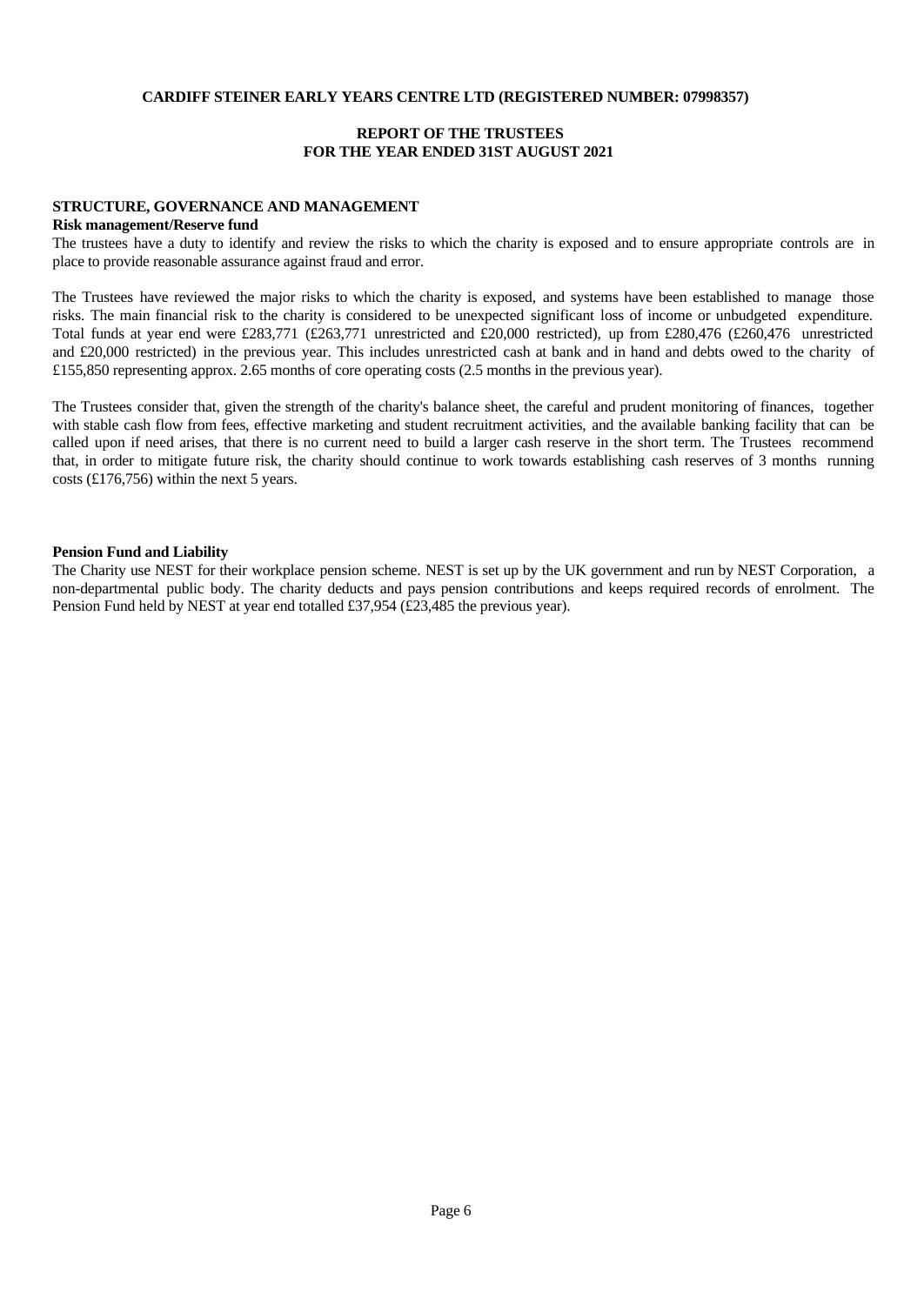## **REPORT OF THE TRUSTEES FOR THE YEAR ENDED 31ST AUGUST 2021**

#### **REFERENCE AND ADMINISTRATIVE DETAILS**

#### **Fixed Assets/Property**

The main fixed asset of the charity is the building and land known as Cardiff Steiner School, Hawthorn Road West, Cardiff. The charity made £41,562 of improvements/developments to the building that were capitalised in the year (£64,476 the previous year). £32,981of this was from grants received and held for this purpose in 2017-18 and 2018-19) (£52,795 the previous year). These included final completion of the new Music Room and Handwork/Art Room, construction of new Office / Learning Support Room and construction of the new Outdoor Classroom / Forge. The School also carried out £27,263 of building maintenance  $(£10,992)$  in the previous year) including renewal of outdoor shelters and structures, repairs to the Woodwork cabin, preparation of the new Class 1 classroom, internal decoration, heating repairs, and continuing its repairs/renewal programme to the building's external stonework across a number of years.

The School invested £26,383 in fixtures and equipment during the year, £11,165 of which was from grants received in 2018-19 and held for this purpose. This included substantial equipment for Blacksmithing, Games/Movement, Music and IT, and new desks, classroom furniture and storage across the School.

The above grants from previous years were received from a partnership of UK and European grant giving organisations supportive of Steiner education for improvements to the building and equipment in the development of the Upper School. £ 120,969 has been spent in total to 31 August 2021. The balance of these grants continues to be held as restricted funds of £18,745 until completion of the works. The Trustees record their thanks and appreciation to the trusts and other donors for their generous help and support throughout the year.

The asset value of the building is calculated on the purchase cost plus the investment we have made into the building, minus depreciation. The asset value of the property at the end of the accounting period was £429,973 (up from £402,969 the previous year due to the significant building developments) with liabilities of £166,556 (down from £174,856 the previous year) to the Hermes Trust for the mortgage (total at year end £116,556) and Cardiff Council (£50,000) for delayed purchase payments. Total fixed assets were £453,456 (£424,231 the previous year).

The charity is in discussion with the local authority to agree staged payment dates of the delayed £50,000 building purchase payments, all of which can be met form the School's reserves.

#### **Credit Control**

The accounts show debts of £5,238 of school fees and hall hire fees at year end  $(\text{\textsterling}29,747)$  the previous year). All of which has either been subsequently recovered, as of May 2022, or is in recovery on agreed payment plans either direct with the School or with our appointed debt collection providers. The charity instructs a debt collection service to tackle historical debt, and use their services on an ongoing basis to recoverany new debt arising due to fees in lieu of notice. The majority of this debt was from families who have either left the School, or due to agreed staged payment plans for current families impacted by the pandemic, which are being serviced as agreed. The reduced debt figure is due to the success this year of ensuring current families made their final monthly payment in August 2021 on time. The charity recover fees arrears from current families, by monitoring and notification of arrears during the year, and by robust year end action, including a series of year end reminders, to prompt the final August monthly fees payment by year end on 31 August.

#### **Bursary/Charitable Benefits**

The charity's Trustees have had regard to the Charity Commission's guidance on public benefit and carried out significant activities undertaken to further its charitable purposes for the public benefit.

As an educational charity all the income of the charity must be applied for educational purposes. We receive tax exemption on our educational activities (and on any investment income and gains) provided these are applied for ourcharitable aims. As a charity we are also entitled to an 80% reduction on our business rates on the property we occupy for ourcharitable purposes. The financial benefits we receive from these tax exemptions are all applied for educational purposes and indirectly help us to maintain our bursary and subsidised fees schemes for families on lower incomes. However, as an educational charity, we are unable to reclaim VAT input tax on our costs as we are exempt for VAT purposes. We also pay tax as an employer through the national insurance contributions we make.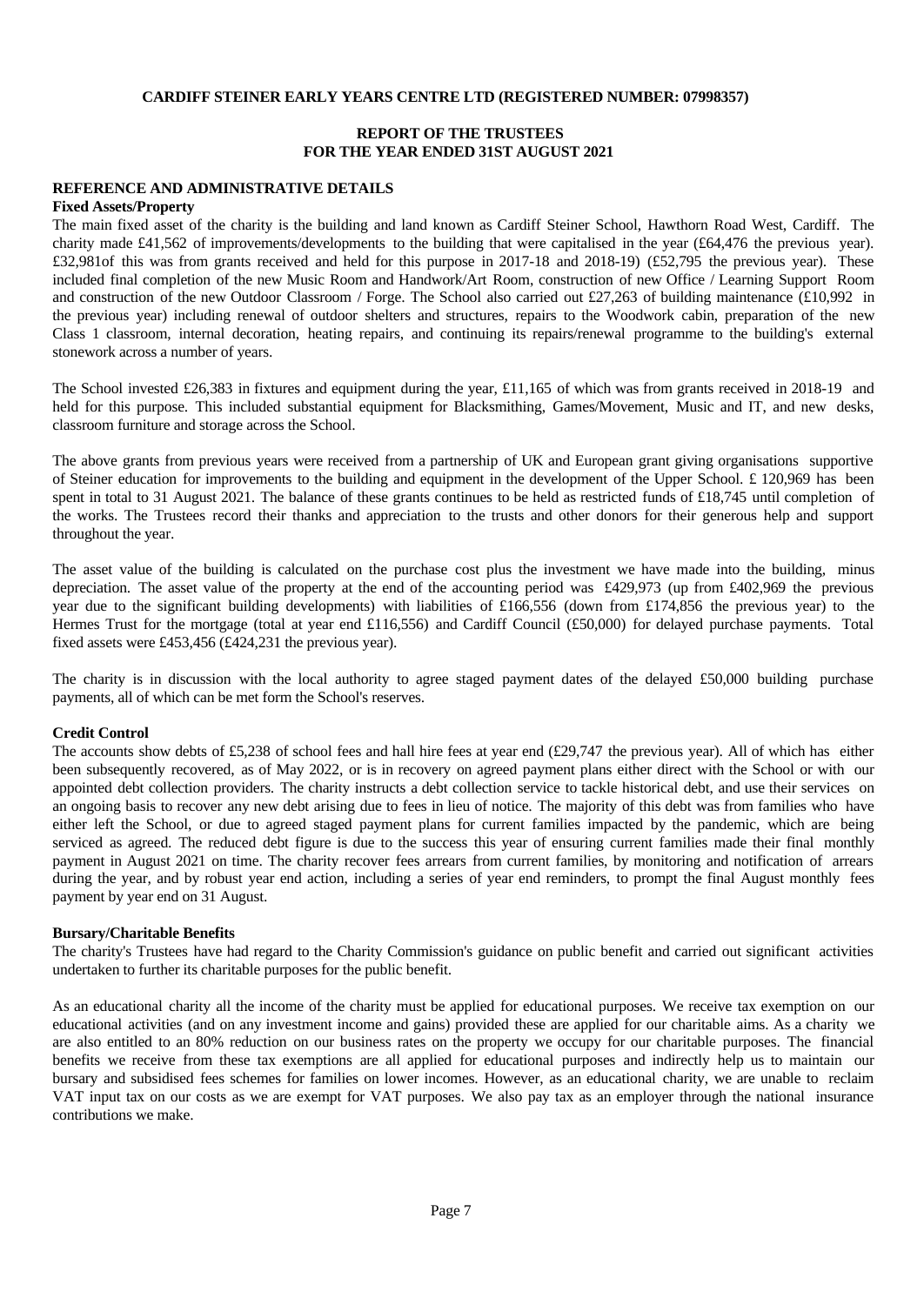## **REPORT OF THE TRUSTEES FOR THE YEAR ENDED 31ST AUGUST 2021**

In additional to the very substantial benefits our School brings to our pupils, the local community and society through the education we offer, our bursary and subsided fees programme, outreach and public events programme, provision of facilities for public use and our position as an important hub for information exchange and best practice, means the charity creates a social asset without cost to the Exchequer. The charity aims to be as socially inclusive as it can, treading a delicate line between financial security and accessibility, by offering a range of charitable financial discounts. Financial support is offered to families via a bursary scheme and subsidised fees for families on incomes under £45,000. It also offers an income-based staff fees discount scheme to attract and retain staff. The Bursary scheme offers support to families on lower incomes and provides larger and additional discounts to the subsidised fees.

During the accounting period £48,583 was awarded in fees bursaries and subsidised fees to families on lower incomes (£45,507 in the previous year). This comprised £31,900 in subsidised fees  $(£30,006$  in the previous year) and £16,683 in bursaries  $(£15,501$  in the previous year).This represents 9.00 % of relevant fees income (9.39 % the previous year). A further £21,218 was given in income-based fees discounts for parents who are paid staff members  $(£17,538)$  in the previous year); and £51,746 in sibling discounts (£40,118 in the previous year) due to an increase in siblings joining the school and younger siblings of existing pupils enrolling.

The charity plans to further support its bursary scheme by expanding its regular giving scheme in the coming year. The Trustees will continue to monitor the level of financial support for families on lower incomes as the School grows, to ensure it is both compliant with the Charities Act and is also sustainable in terms of the overall financial position of the charity.

The charity provided other public benefit during the year (subject to Covid regulations) including a programme of open days, visit mornings, musical and dramatic performances, and Parent and Toddler Groups serving 30 local and regional families. The charity supported the local community by providing the building for public use of its community hire facilities. During the year (subject to Codi regulations) this was used by local groups including classes, training bodies and a local welsh-speaking film production company.

The School continued to act as an important hub for sharing expertise and best practice with other UK schools, teachers and student teachers interested in Steiner Waldorf education. A significant activity in this area was our Upper School Education Coordinators' work with the Steiner Education Development Trust (who manage and develop the NZCSE), to deliver training and guidance for Greenwich Steiner School, London and The Acorn School, Gloucester, to introduce the certificate to their Upper Schools. Due to Covid restrictions the School hosted a much smaller number of teacher visits and student placements in the School.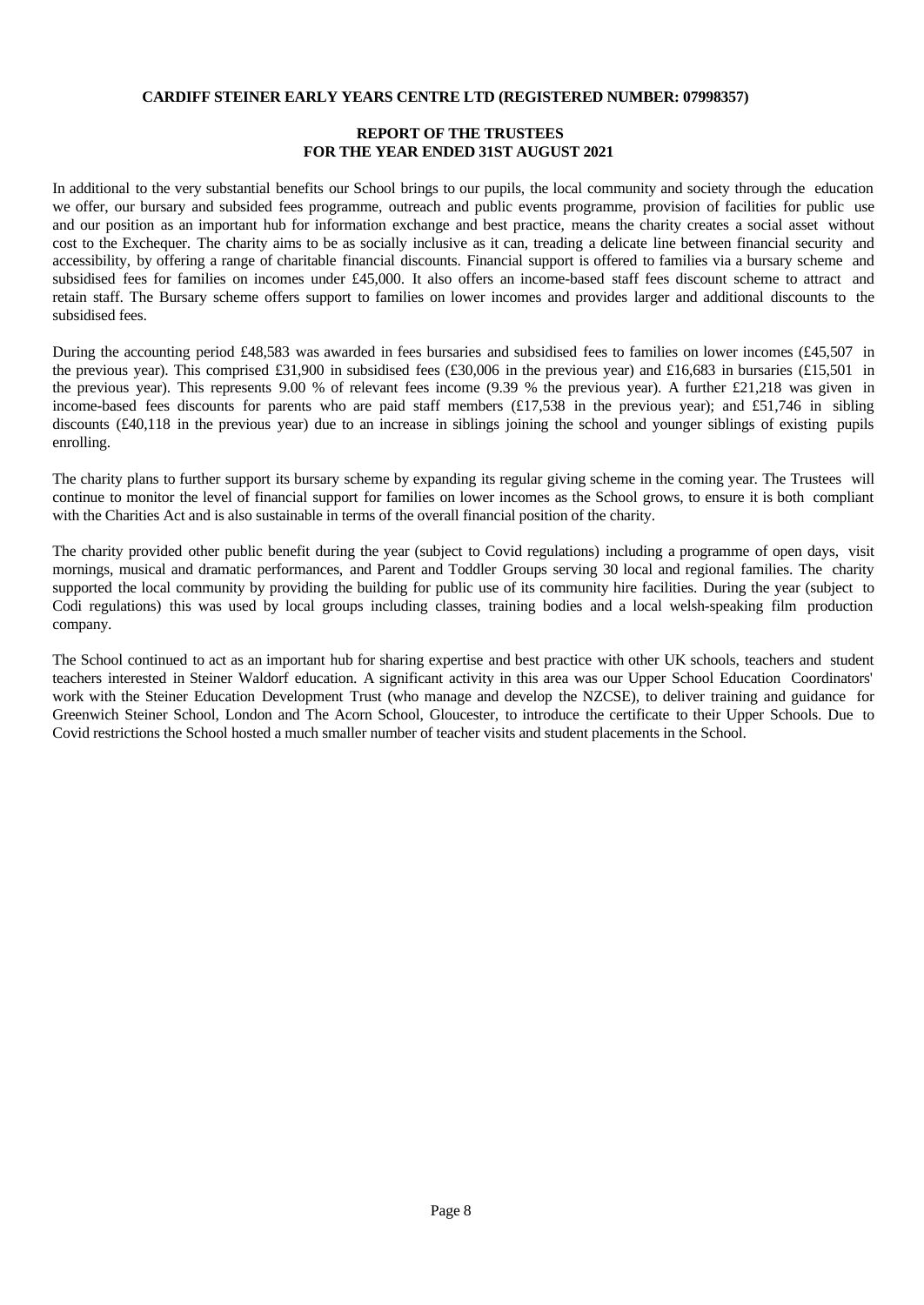## **REPORT OF THE TRUSTEES FOR THE YEAR ENDED 31ST AUGUST 2021**

## **FUNDS HELD AS CUSTODIAN FOR OTHERS**

#### **Deposits**

The charity maintains a separate deposit account for holding fees deposits. These reserve a child's place in the School and cover any costs in the event of the Registration and Contract between parent and Cardiff Steiner School being broken. The deposit is returnable when a child leaves the School as long as a full term's notice has been given in writing. Deposits are internally audited at year end to ensure that funds held in the account corresponded to those recorded in our accounting system. At year end the charity held £29,300 of deposits.

The Trustees may explore the option of a cash investment policy, for the deposit funds, and any future increase in cash reserves generated.

#### **Professional advisers/services**

Professional advisers/services to the charity during the period were as follows:

Accountants - Johns Jones & Lo Limited Bankers - The Cooperative Bank plc Payroll Accountants - Dennis and Turnbull Pension Scheme - NEST workplace pension scheme Debt Collection - Redwood Collections Ltd

This report has been prepared in accordance with the special provisions of Part 15 of Companies Act 2006 relating to small companies.

#### **Approved by the Board of Trustees on 28 May 2022 and signed on its behalf by:**

B A C Bowen - Trustee Chair of Trustees Cardiff Steiner Early Years Centre Ltd Registered Office: Cardiff Steiner School Hawthorn Road West Llandaff North Cardiff CF14 2FL

#### **Trustees' Responsibilities Statement**

The Trustees (who are also the directors of Cardiff Steiner Early Years Centre LTD for the purposes of company law) are responsible for preparing the Report of the Trustees and the financial statements in accordance with applicable law and United Kingdom Accounting Standards (United Kingdom Generally Accepted Accounting Practice).

Company law requires the trustees to prepare financial statements for each financial year which give a true and fair view of the state of affairs of the charitable company and of the incoming resources and application of resources, including the income and expenditure, of the charitable company for that period. In preparing those financial statements, the trustees are required to:

- " select suitable accounting policies and then apply them consistently;
- " observe the methods and principles in the Charity SORP;
- " make judgements and estimates that are reasonable and prudent;

" prepare the financial statements on the going concern basis unless it is inappropriate to presume that the charitable company will continue in business.

The Trustees are responsible for keeping proper accounting records which disclose with reasonable accuracy at any time the financial position of the charitable company and to enable them to ensure that the financial statements comply with the Companies Act 2006. They are also responsible for safeguarding the assets of the charitable company and hence for taking reasonable steps for the prevention and detection of fraud and other irregularities.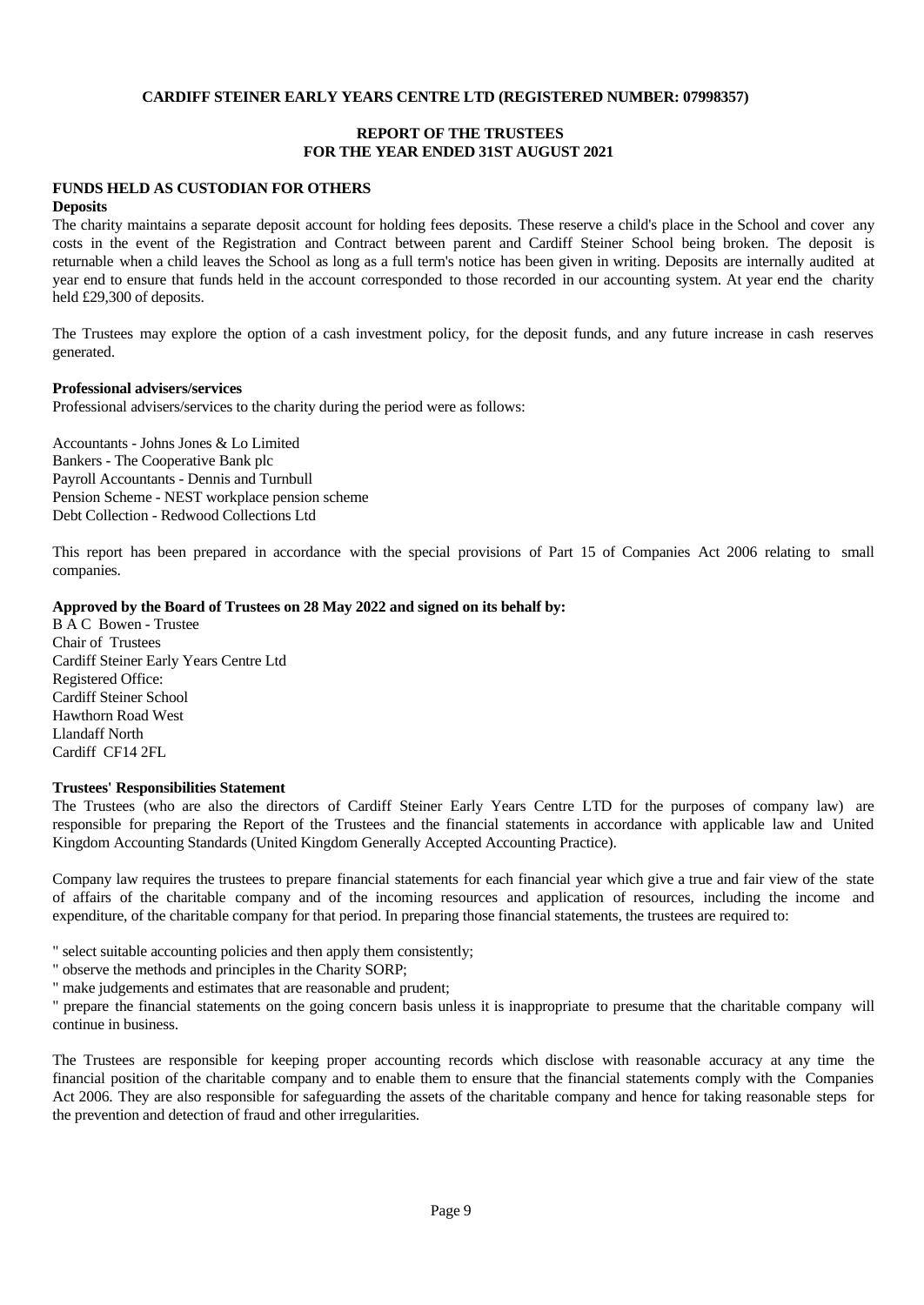## **REPORT OF THE TRUSTEES FOR THE YEAR ENDED 31ST AUGUST 2021**

This report has been prepared in accordance with the special provisions of Part 15 of the Companies Act 2006 relating to small companies.

Approved by order of the board of trustees on ............................................. and signed on its behalf by:

B A C Bowen - Trustee

...............................................................................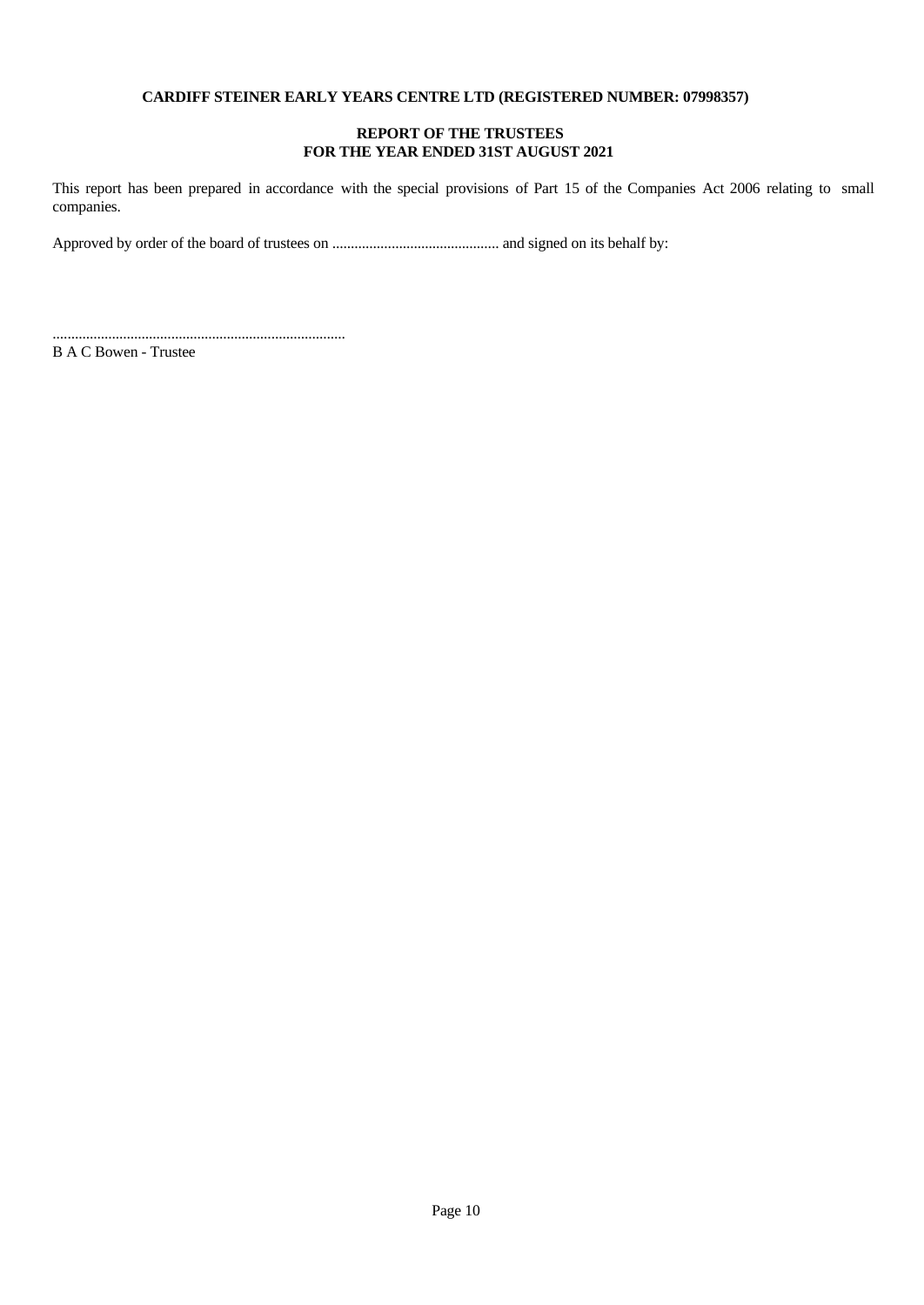## **INDEPENDENT EXAMINER'S REPORT TO THE TRUSTEES OF CARDIFF STEINER EARLY YEARS CENTRE LTD (REGISTERED NUMBER: 07998357)**

## **Independent examiner's report to the trustees of Cardiff Steiner Early Years Centre LTD ('the Company')**

I report to the charity trustees on my examination of the accounts of the Company for the year ended 31st August 2021.

#### **Responsibilities and basis of report**

As the charity's trustees of the Company (and also its directors for the purposes of company law) you are responsible for the preparation of the accounts in accordance with the requirements of the Companies Act 2006 ('the 2006 Act').

Having satisfied myself that the accounts of the Company are not required to be audited under Part 16 of the 2006 Act and are eligible for independent examination, I report in respect of my examination of your charity's accounts as carried out under section 145 of the Charities Act 2011 ('the 2011 Act'). In carrying out my examination I have followed the Directions given by the Charity Commission under section 145(5) (b) of the 2011 Act.

#### **Independent examiner's statement**

Since your charity's gross income exceeded £250,000 your examiner must be a member of a listed body. I can confirm that I am qualified to undertake the examination because I am a registered member of Chartered Accountants which is one of the listed bodies.

I have completed my examination. I confirm that no matters have come to my attention in connection with the examination giving me cause to believe:

- 1. accounting records were not kept in respect of the Company as required by section 386 of the 2006 Act; or
- 2. the accounts do not accord with those records; or
- 3. the accounts do not comply with the accounting requirements of section 396 of the 2006 Act other than any requirement that the accounts give a true and fair view which is not a matter considered as part of an independent examination; or
- 4. the accounts have not been prepared in accordance with the methods and principles of the Statement of Recommended Practice for accounting and reporting by charities (applicable to charities preparing their accounts in accordance with the Financial Reporting Standard applicable in the UK and Republic of Ireland (FRS 102)).

I have no concerns and have come across no other matters in connection with the examination to which attention should be drawn in this report in order to enable a proper understanding of the accounts to be reached.

Johns Jones and Lo Limited Chartered Accountants

Date: .............................................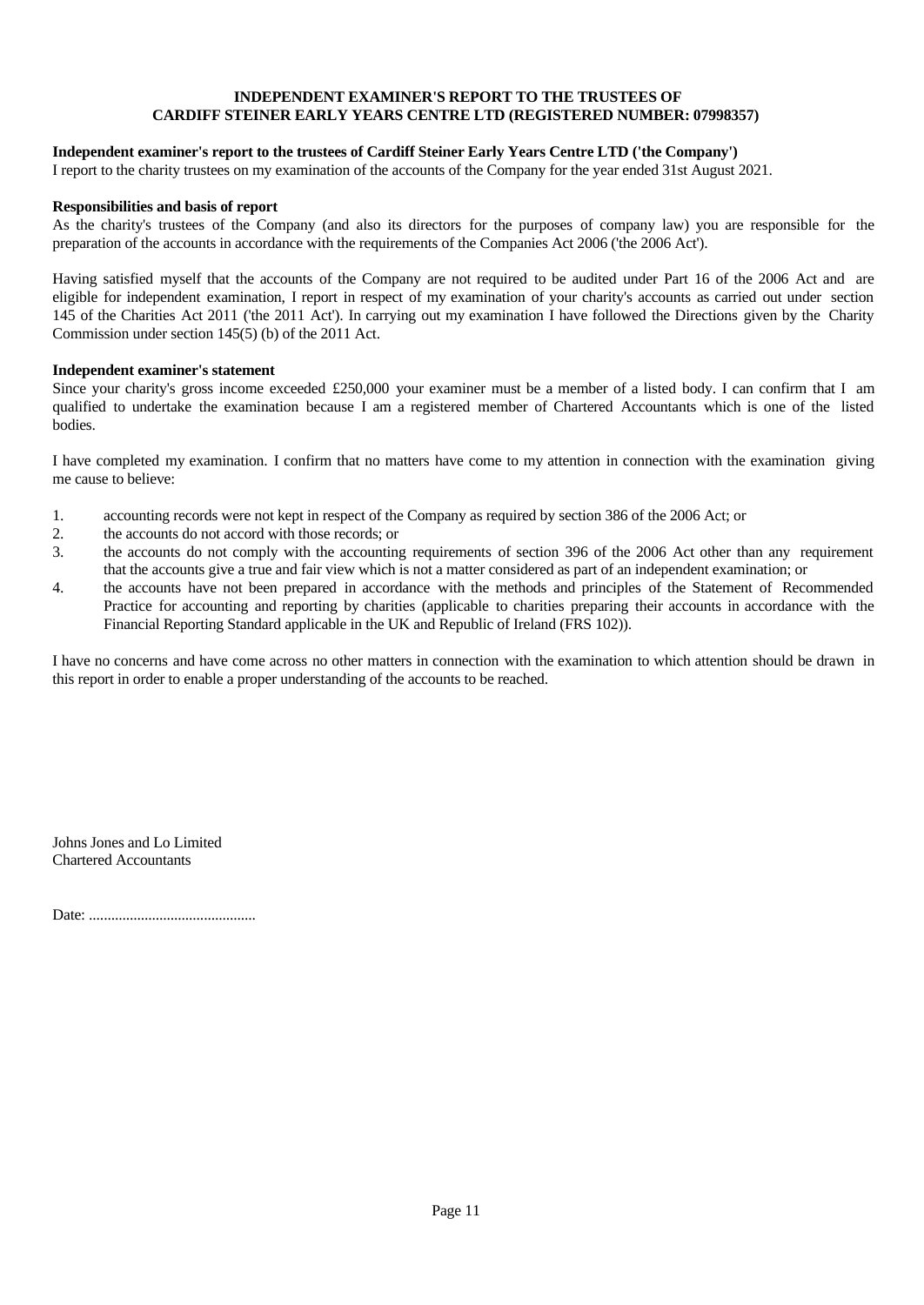# **STATEMENT OF FINANCIAL ACTIVITIES FOR THE YEAR ENDED 31ST AUGUST 2021**

|                                    | <b>Notes</b>     | Unrestricted<br>fund<br>£ | Restricted<br>fund<br>£ | 2021<br>Total<br>funds<br>£ | 2020<br>Total<br>funds<br>$\pounds$ |
|------------------------------------|------------------|---------------------------|-------------------------|-----------------------------|-------------------------------------|
| <b>INCOME AND ENDOWMENTS FROM</b>  |                  |                           |                         |                             |                                     |
| Donations and legacies             | $\boldsymbol{2}$ | 16,057                    | 15,053                  | 31,110                      | 46,238                              |
| <b>Charitable activities</b>       | 4                |                           |                         |                             |                                     |
| Parent and toddler                 |                  | 181                       |                         | 181                         | 1,623                               |
| <b>School Fees</b>                 |                  | 545,526                   |                         | 545,526                     | 441,713                             |
| Kindergarten fees                  |                  | 141,094                   |                         | 141,094                     | 156,714                             |
| Wraparound care                    |                  | 13,342                    |                         | 13,342                      | 12,872                              |
| Hall hire                          |                  | 3,420                     |                         | 3,420                       | 3,915                               |
| Other fundraising activities       | 3                | 3,070                     |                         | 3,070                       | 2,735                               |
| Other income                       |                  | 12,202                    |                         | 12,202                      | 10,343                              |
| <b>Total</b>                       |                  | 734,892                   | 15,053                  | 749,945                     | 676,153                             |
| <b>EXPENDITURE ON</b>              |                  |                           |                         |                             |                                     |
| <b>Charitable activities</b>       | 5                |                           |                         |                             |                                     |
| Pupil Expense                      |                  | 59,828                    | 3,374                   | 63,202                      | 36,209                              |
| Establishment expense              |                  | 64,670                    | 3,374                   | 68,044                      | 59,825                              |
| Bursaries awarded                  |                  | 16,683                    |                         | 16,683                      | 15,501                              |
| Sibling discounts                  |                  | 51,746                    |                         | 51,746                      | 40,119                              |
| Administration expenses            |                  | 30,360                    |                         | 30,360                      | 29,407                              |
| Staff costs                        |                  | 453,019                   |                         | 453,019                     | 412,849                             |
| Staff discounts                    |                  | 21,218                    |                         | 21,218                      | 17,538                              |
| Governance                         |                  | 2,801                     |                         | 2,801                       | 3,357                               |
| Fundraising and publicity          |                  | 16,076                    |                         | 16,076                      | 15,497                              |
|                                    |                  |                           |                         |                             |                                     |
| Other                              |                  | 15,196                    | 8,305                   | 23,501                      | 20,684                              |
| <b>Total</b>                       |                  | 731,597                   | 15,053                  | 746,650                     | 650,986                             |
| <b>NET INCOME</b>                  |                  | 3,295                     |                         | 3,295                       | 25,167                              |
|                                    |                  |                           |                         |                             |                                     |
| <b>RECONCILIATION OF FUNDS</b>     |                  |                           |                         |                             |                                     |
| <b>Total funds brought forward</b> |                  | 260,476                   | 20,000                  | 280,476                     | 255,309                             |
| <b>TOTAL FUNDS CARRIED FORWARD</b> |                  | 263,771                   | 20,000                  | 283,771                     | 280,476                             |

The notes form part of these financial statements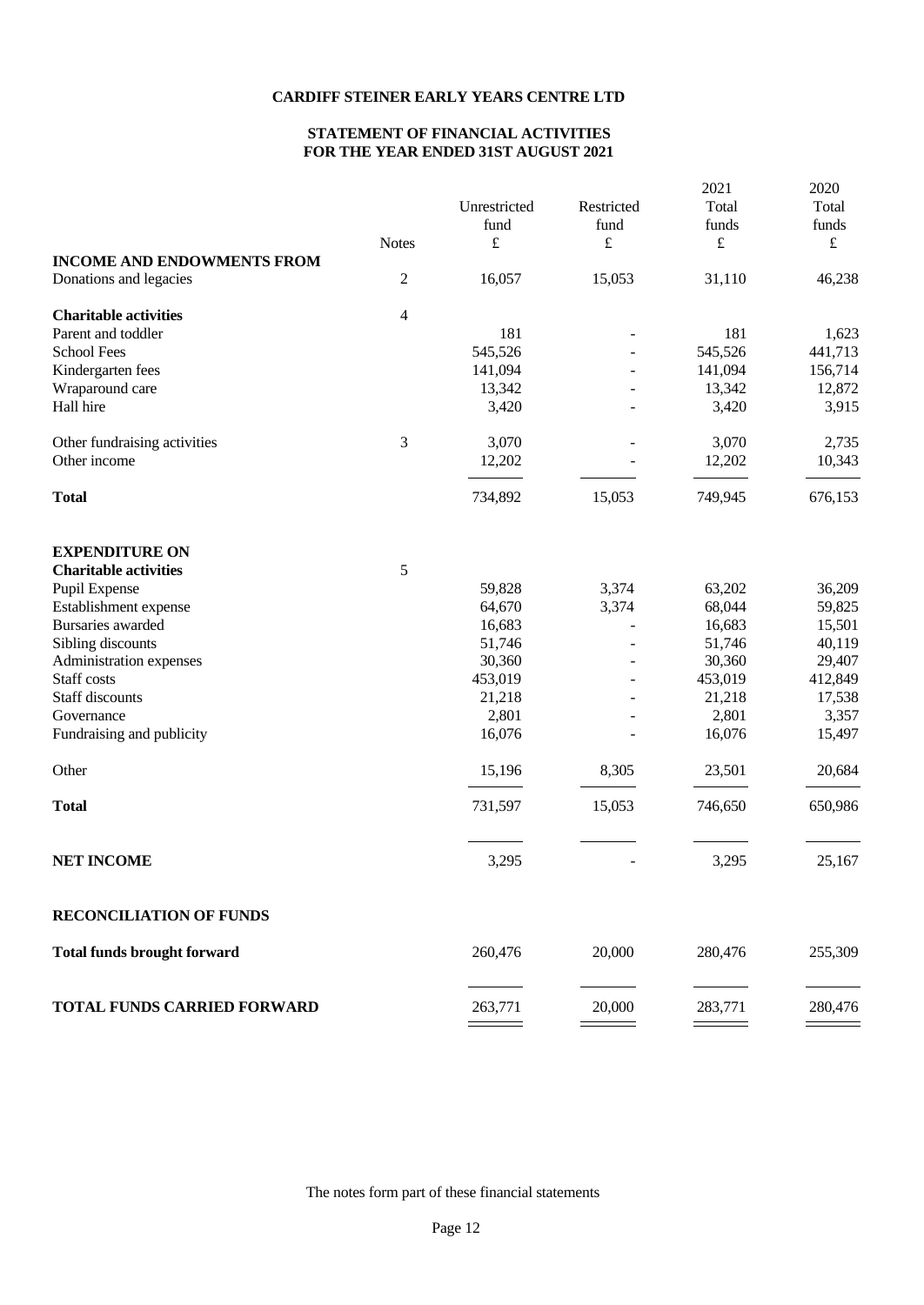## **BALANCE SHEET 31ST AUGUST 2021**

|                                                                  | <b>Notes</b> | Unrestricted<br>fund<br>$\pounds$ | Restricted<br>fund<br>£ | 2021<br>Total<br>funds<br>$\pounds$ | 2020<br>Total<br>funds<br>$\pounds$ |
|------------------------------------------------------------------|--------------|-----------------------------------|-------------------------|-------------------------------------|-------------------------------------|
| <b>FIXED ASSETS</b><br>Tangible assets                           | 10           | 342,172                           | 111,284                 | 453,456                             | 424,231                             |
| <b>CURRENT ASSETS</b>                                            |              |                                   |                         |                                     |                                     |
| Debtors<br>Cash at bank and in hand                              | 11           | 5,238<br>150,612                  | 38,745                  | 5,238<br>189,357                    | 29,747<br>184,395                   |
|                                                                  |              | 155,850                           | 38,745                  | 194,595                             | 214,142                             |
| <b>CREDITORS</b><br>Amounts falling due within one year          | 12           | (125, 326)                        |                         | (125, 326)                          | (102, 337)                          |
| NET CURRENT ASSETS                                               |              | 30,524                            | 38,745                  | 69,269                              | 111,805                             |
| TOTAL ASSETS LESS CURRENT LIABILITIES                            |              | 372,696                           | 150,029                 | 522,725                             | 536,036                             |
| <b>CREDITORS</b><br>Amounts falling due after more than one year | 13           | (108, 925)                        |                         | (108, 925)                          | (117,226)                           |
| <b>ACCRUALS AND DEFERRED INCOME</b>                              | 16           |                                   | (130,029)               | (130,029)                           | (138, 334)                          |
| <b>NET ASSETS</b>                                                |              | 263,771                           | 20,000                  | 283,771                             | 280,476                             |
| <b>FUNDS</b><br>Unrestricted funds<br><b>Restricted funds</b>    | 17           |                                   |                         | 263,771<br>20,000                   | 260,476<br>20,000                   |
| <b>TOTAL FUNDS</b>                                               |              |                                   |                         | 283,771                             | 280,476                             |
|                                                                  |              |                                   |                         |                                     |                                     |

The charitable company is entitled to exemption from audit under Section 477 of the Companies Act 2006 for the year ended 31st August 2021.

The members have not required the company to obtain an audit of its financial statements for the year ended 31st August 2021 in accordance with Section 476 of the Companies Act 2006.

The trustees acknowledge their responsibilities for

- (a) ensuring that the charitable company keeps accounting records that comply with Sections 386 and 387 of the Companies Act 2006 and
- (b) preparing financial statements which give a true and fair view of the state of affairs of the charitable company as at the end of each financial year and of its surplus or deficit for each financial year in accordance with the requirements of Sections 394 and 395 and which otherwise comply with the requirements of the Companies Act 2006 relating to financial statements, so far as applicable to the charitable company.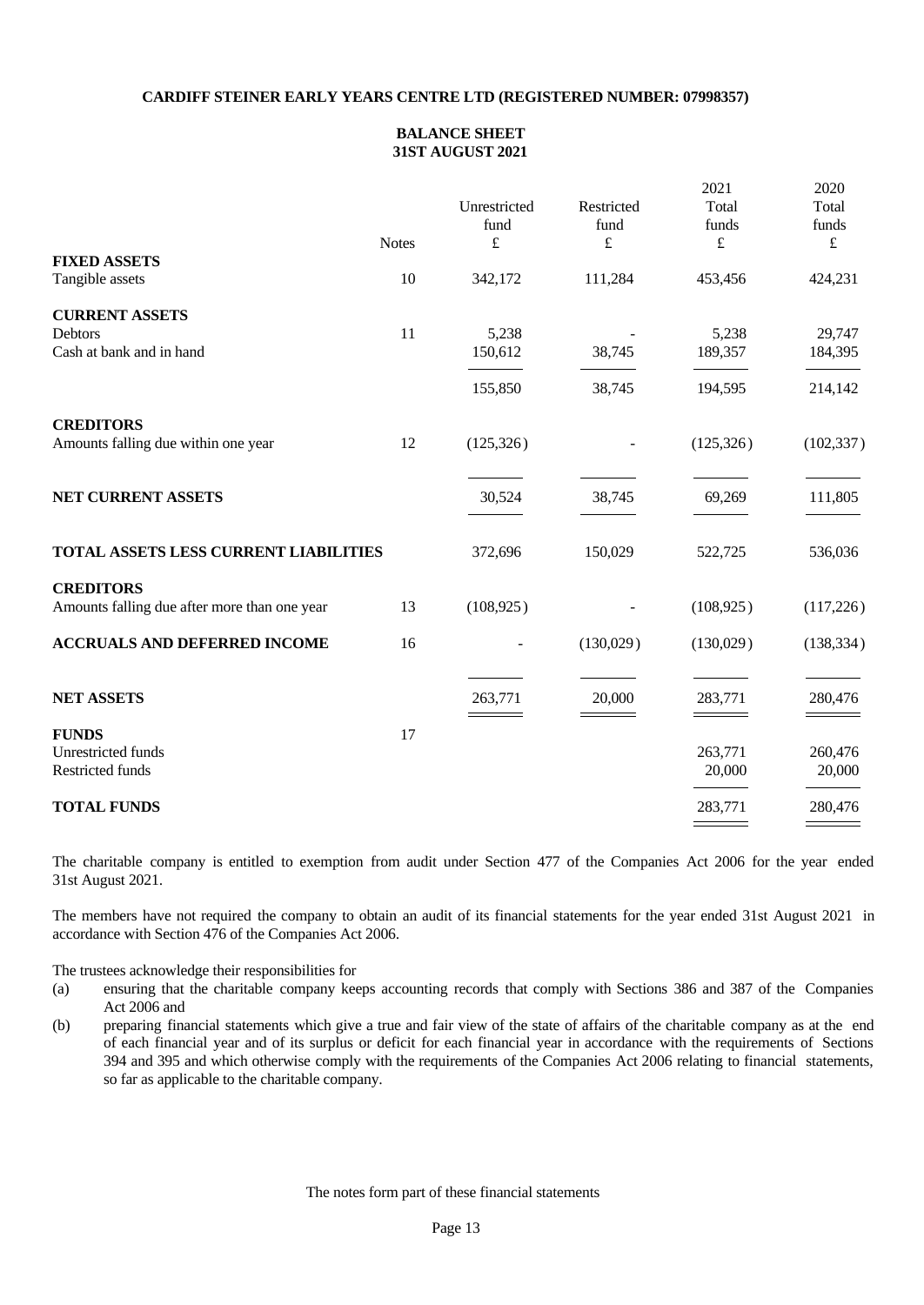## **BALANCE SHEET - continued 31ST AUGUST 2021**

These financial statements have been prepared in accordance with the provisions applicable to charitable companies subject to the small companies regime.

The financial statements were approved by the Board of Trustees and authorised for issue on ............................................. and were signed on its behalf by:

............................................. B A C Bowen - Trustee

The notes form part of these financial statements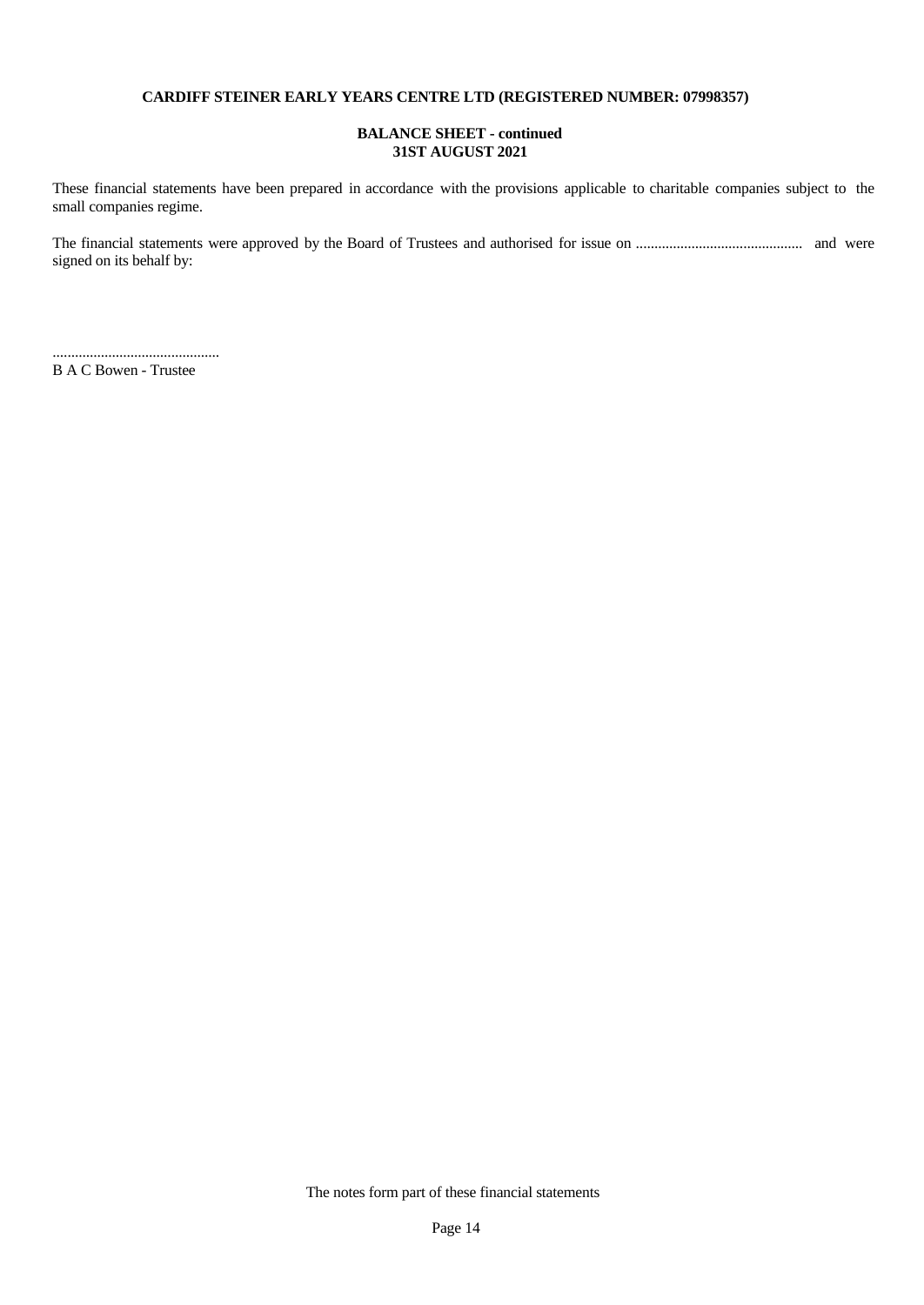# **CASH FLOW STATEMENT FOR THE YEAR ENDED 31ST AUGUST 2021**

| <b>Notes</b>                                                                                                    | 2021<br>£ | 2020<br>£ |  |
|-----------------------------------------------------------------------------------------------------------------|-----------|-----------|--|
| <b>Cash flows from operating activities</b>                                                                     |           |           |  |
| Cash generated from operations                                                                                  | 57,690    | 15,386    |  |
| Net cash provided by operating activities                                                                       | 57,690    | 15,386    |  |
| <b>Cash flows from investing activities</b>                                                                     |           |           |  |
| Purchase of tangible fixed assets                                                                               | (52, 728) | (78, 347) |  |
| Net cash used in investing activities                                                                           | (52, 728) | (78, 347) |  |
|                                                                                                                 |           |           |  |
| Change in cash and cash equivalents in the<br>reporting period<br>Cash and cash equivalents at the beginning of | 4,962     | (62,961)  |  |
| the reporting period                                                                                            | 184,395   | 247,356   |  |
| Cash and cash equivalents at the end of the<br>reporting period                                                 | 189,357   | 184,395   |  |
|                                                                                                                 |           |           |  |

The notes form part of these financial statements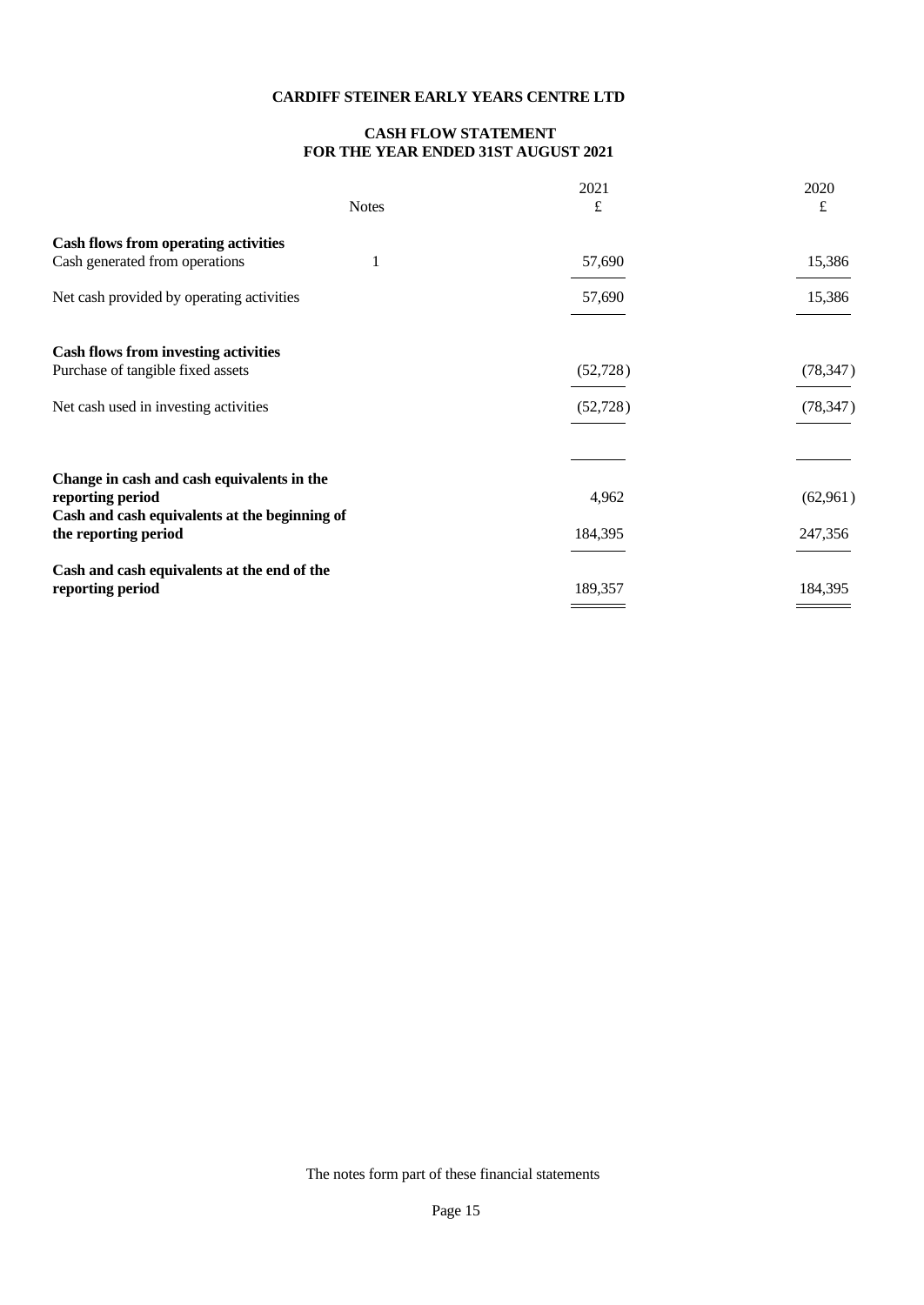## **NOTES TO THE CASH FLOW STATEMENT FOR THE YEAR ENDED 31ST AUGUST 2021**

## **1. RECONCILIATION OF NET INCOME TO NET CASH FLOW FROM OPERATING ACTIVITIES**

|                                                                        | 2021   | 2020      |
|------------------------------------------------------------------------|--------|-----------|
|                                                                        | £      | £         |
| Net income for the reporting period (as per the Statement of Financial |        |           |
| <b>Activities</b> )                                                    | 3.295  | 25,167    |
| <b>Adjustments for:</b>                                                |        |           |
| Depreciation charges                                                   | 23,501 | 20,684    |
| Decrease/(increase) in debtors                                         | 24,509 | (2,649)   |
| Increase/(decrease) in creditors                                       | 6,385  | (27, 816) |
|                                                                        |        |           |
| Net cash provided by operations                                        | 57,690 | 15,386    |
|                                                                        |        |           |

## 2. **ANALYSIS OF CHANGES IN NET FUNDS**

|                                                                   | At 1.9.20<br>£         | Cash flow<br>£ | At 31.8.21<br>£         |
|-------------------------------------------------------------------|------------------------|----------------|-------------------------|
| Net cash<br>Cash at bank and in hand                              | 184,395                | 4,962          | 189,357                 |
|                                                                   | 184,395                | 4,962          | 189,357                 |
| <b>Debt</b>                                                       |                        |                |                         |
| Debts falling due within 1 year<br>Debts falling due after 1 year | (57, 630)<br>(117,226) | 8,301          | (57, 630)<br>(108, 925) |
|                                                                   | (174, 856)             | 8,301          | (166, 555)              |
| <b>Total</b>                                                      | 9,539                  | 13,263         | 22,802                  |

The notes form part of these financial statements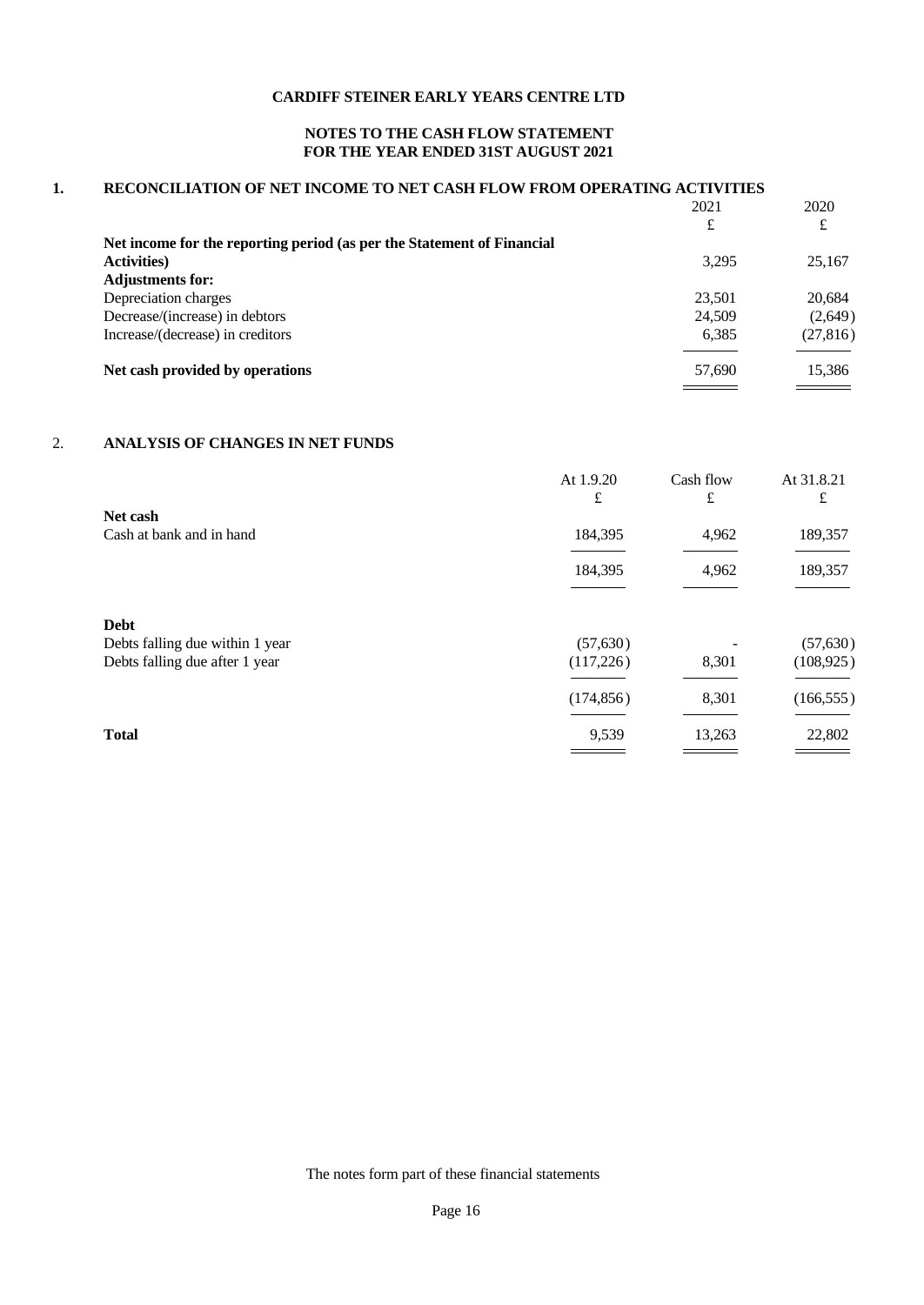## **NOTES TO THE FINANCIAL STATEMENTS FOR THE YEAR ENDED 31ST AUGUST 2021**

## **1. ACCOUNTING POLICIES**

#### **BASIS OF PREPARING THE FINANCIAL STATEMENTS**

The financial statements of the charitable company, which is a public benefit entity under FRS 102, have been prepared in accordance with the Financial Reporting Standard 102 ' The Financial Reporting Standard applicable in the UK and Republic of Ireland' and the Companies Act 2006 The financial statements have been prepared under the historical cost convention.

The presentation currency is £ sterling.

#### **INCOME**

All income is recognised in the Statement of Financial Activities once the charity has entitlement to the funds, it is probable that the income will be received and the amount can be measured reliably.

Grant income received for the purchase of fixed assets is deferred and released to the profit and loss account to match with the depreciation of the grant purchased asset.

#### **EXPENDITURE**

Liabilities are recognised as expenditure as soon as there is a legal or constructive obligation committing the charity to that expenditure, it is probable that a transfer of economic benefits will be required in settlement and the amount of the obligation can be measured reliably. Expenditure is accounted for on an accruals basis and has been classified under headings that aggregate all costrelated to the category. Where costs cannot be directly attributed to particular headings they have been allocated to activities on a basis consistent with the use of resources.

#### **TANGIBLE FIXED ASSETS**

Depreciation is provided at the following annual rates in order to write off each asset over its estimated useful life.

Freehold buildings - Straight line 4% Fixtures and fittings - Straight line 20% Equipment - Straight line 10%

#### **TAXATION**

The charity is exempt from corporation tax on its charitable activities.

#### **FUND ACCOUNTING**

Unrestricted funds can be used in accordance with the charitable objectives at the discretion of the trustees.

Restricted funds can only be used for particular restricted purposes within the objects of the charity. Restrictions arise when specified by the donor or when funds are raised for particular restricted purposes.

Further explanation of the nature and purpose of each fund is included in the notes to the financial statements.

#### **DONATED GOODS AND SERVICES**

Donated goods and services (including volunteer time), are recognised in donation, and shown as expenditure attributed to the relevant nature of the goods or service.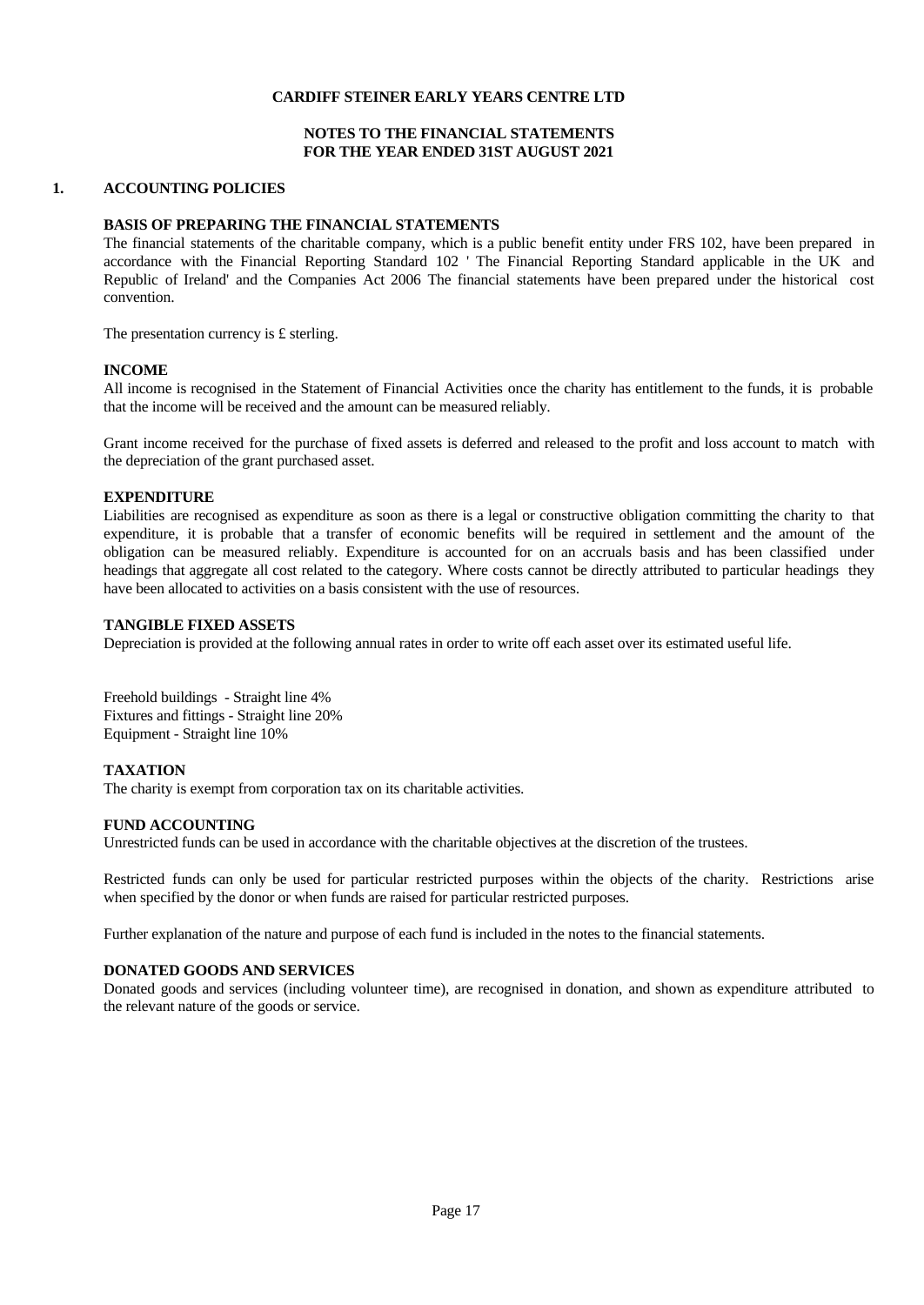#### **NOTES TO THE FINANCIAL STATEMENTS - continued FOR THE YEAR ENDED 31ST AUGUST 2021**

2021 2020  $f$   $f$ 

2021 2020  $f$   $f$ 

3,070 2,735

# **2. DONATIONS AND LEGACIES**  Donations 31,110 46,238 **3. OTHER FUNDRAISING ACTIVITIES**  Fairs 2,844 2,031 Other events and fundraising 226 704

|                    |                    | 2021    | 2020    |
|--------------------|--------------------|---------|---------|
|                    | Activity           | £       | £       |
| Parent and toddler | Parent and toddler | 181     | 1,623   |
| School fees        | <b>School Fees</b> | 545,526 | 441,713 |
| Kindergarten fees  | Kindergarten fees  | 141,094 | 156,714 |
| Wraparound care    | Wraparound care    | 13,342  | 12,872  |
| Hall hire          | Hall hire          | 3,420   | 3,915   |
|                    |                    | 703,563 | 616,837 |
|                    |                    |         |         |

Included in unrestricted voluntary income are donations for marketing, maintenance and cleaning, valued at £11,302. (2020: £18,985).

Donated marketing services £10,302 (2020 £10,200) Donated cleaning services £Nil (2020 £3,785) Donated IT services £Nil (2020 £5,000) Donated maintenance services £1,000 (2020 nil)

Gift aid amounted to £Nil (2020: £Nil).

During the year the Charity received restricted donations and grants of £6,748 which were spend during the year.

An additional £8,305 deferred grant income (received 2017-18 and 2018-19) for the purchase of fixed assets, was released to the profit and loss account to match the depreciation of the grant purchased assets.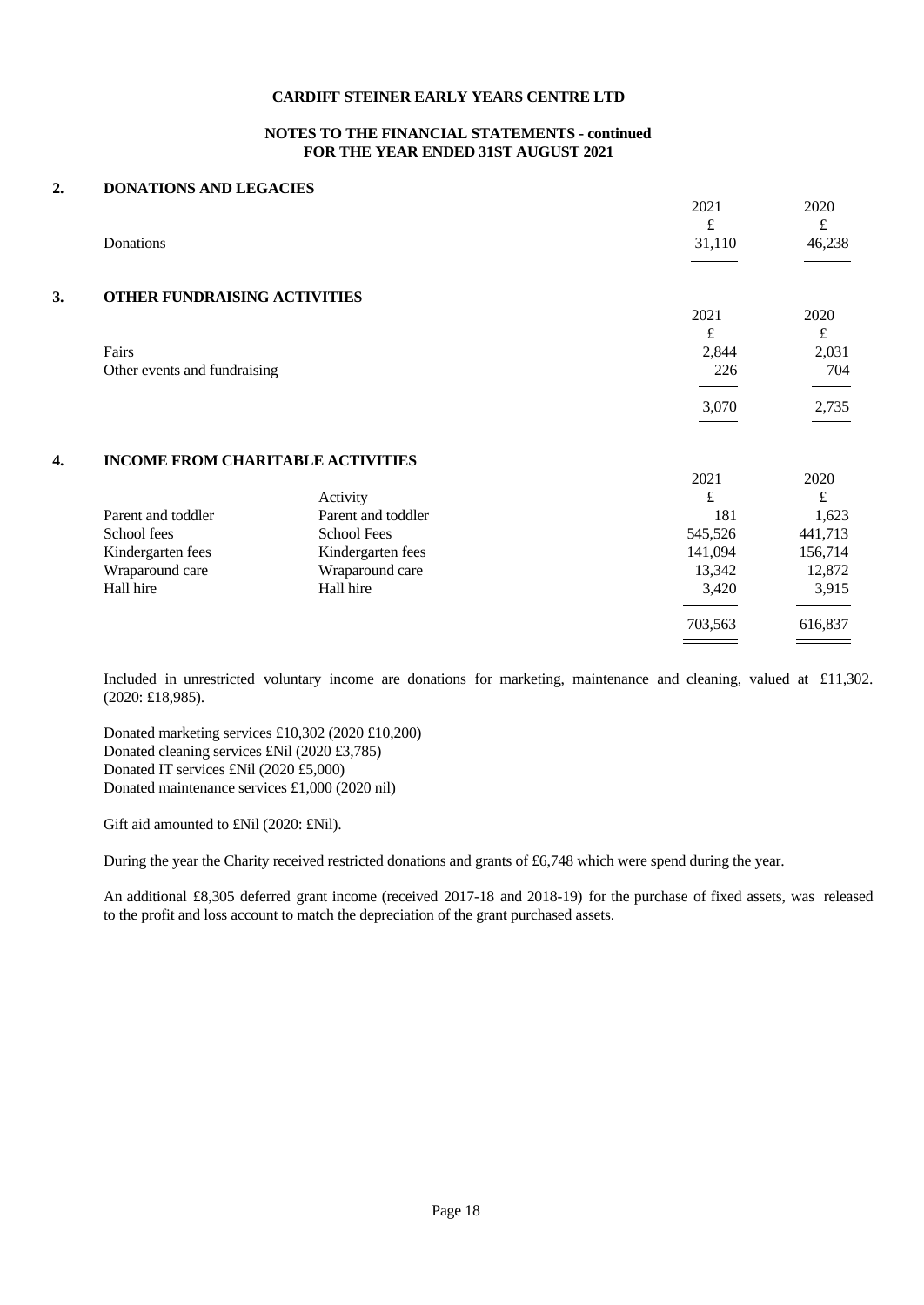## **NOTES TO THE FINANCIAL STATEMENTS - continued FOR THE YEAR ENDED 31ST AUGUST 2021**

#### **5. CHARITABLE ACTIVITIES COSTS**

|                           | Direct  |
|---------------------------|---------|
|                           | Costs   |
|                           | £       |
| Pupil Expense             | 63,202  |
| Establishment expense     | 68,044  |
| Bursaries awarded         | 16,683  |
| Sibling discounts         | 51,746  |
| Administration expenses   | 30,360  |
| Staff costs               | 453,019 |
| Staff discounts           | 21,218  |
| Governance                | 2,801   |
| Fundraising and publicity | 16,076  |
|                           |         |
|                           | 723,149 |

## **6. NET INCOME/(EXPENDITURE)**

Net income/(expenditure) is stated after charging/(crediting):

|                             | 2021   | 2020   |  |
|-----------------------------|--------|--------|--|
|                             |        | ىم     |  |
| Depreciation - owned assets | 23,503 | 20,684 |  |
|                             |        |        |  |

## **7. TRUSTEES' REMUNERATION AND BENEFITS**

The trustees did not receive any remuneration for their services as trustees during the year.

## **TRUSTEES' EXPENSES**

Trustees received expenses of £0 during the period (2020 £11.90).

## **8. STAFF COSTS**

Staff costs during the year amounts to

|                                | 2021    | 2020    |
|--------------------------------|---------|---------|
|                                |         |         |
| Wages and salaries             | 417,112 | 381,013 |
| Social security                | 31,079  | 25,453  |
| Staff discounts                | 21,217  | 17,537  |
| Staff training and development | 4,828   | 6,383   |

The average monthly number of employees during the year was as follows:

|           | 2021<br>the contract of the contract of the | 2020          |  |
|-----------|---------------------------------------------|---------------|--|
| All staff | $\angle$                                    | $\sim$<br>ر د |  |
|           |                                             |               |  |

No employee received employee benefits of more than £60,000.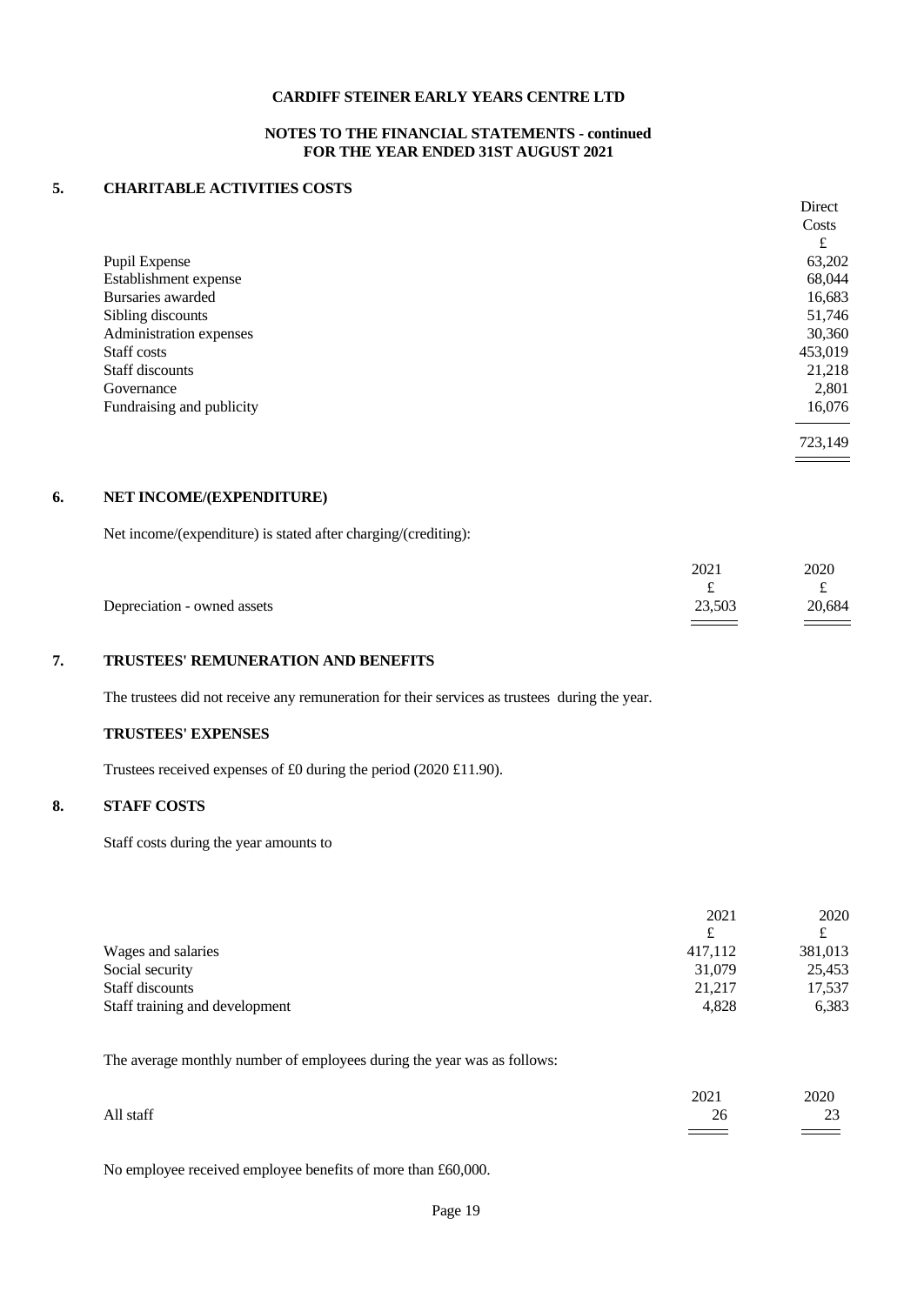## **NOTES TO THE FINANCIAL STATEMENTS - continued FOR THE YEAR ENDED 31ST AUGUST 2021**

#### **9. COMPARATIVES FOR THE STATEMENT OF FINANCIAL ACTIVITIES**

|                                    | Unrestricted<br>fund<br>$\pounds$ | Restricted<br>fund<br>$\pounds$ | Total<br>funds<br>$\pounds$ |
|------------------------------------|-----------------------------------|---------------------------------|-----------------------------|
| <b>INCOME AND ENDOWMENTS FROM</b>  |                                   |                                 |                             |
| Donations and legacies             | 21,604                            | 24,634                          | 46,238                      |
| <b>Charitable activities</b>       |                                   |                                 |                             |
| Parent and toddler                 | 1,623                             |                                 | 1,623                       |
| <b>School Fees</b>                 | 441,713                           |                                 | 441,713                     |
| Kindergarten fees                  | 156,714                           |                                 | 156,714                     |
| Wraparound care                    | 12,872                            |                                 | 12,872                      |
| Hall hire                          | 3,915                             |                                 | 3,915                       |
| Other fundraising activities       | 2,735                             |                                 | 2,735                       |
| Other income                       | 10,343                            |                                 | 10,343                      |
| <b>Total</b>                       | 651,519                           | 24,634                          | 676,153                     |
| <b>EXPENDITURE ON</b>              |                                   |                                 |                             |
| <b>Charitable activities</b>       |                                   |                                 |                             |
| Pupil Expense                      | 36,209                            |                                 | 36,209                      |
| Establishment expense              | 59,825                            |                                 | 59,825                      |
| Bursaries awarded                  | 15,501                            |                                 | 15,501                      |
| Sibling discounts                  | 40,119                            | $\overline{\phantom{a}}$        | 40,119                      |
| Administration expenses            | 29,407                            | ÷,                              | 29,407                      |
| Staff costs                        | 412,849                           | $\overline{\phantom{a}}$        | 412,849                     |
| Staff discounts                    | 17,538                            | $\overline{a}$                  | 17,538                      |
| Governance                         | 3,357                             |                                 | 3,357                       |
| Fundraising and publicity          | 15,497                            |                                 | 15,497                      |
| Other                              | 16,050                            | 4,634                           | 20,684                      |
| <b>Total</b>                       | 646,352                           | 4,634                           | 650,986                     |
| <b>NET INCOME</b>                  | 5,167                             | 20,000                          | 25,167                      |
| <b>RECONCILIATION OF FUNDS</b>     |                                   |                                 |                             |
| <b>Total funds brought forward</b> | 255,309                           |                                 | 255,309                     |
| TOTAL FUNDS CARRIED FORWARD        | 260,476                           | 20,000                          | 280,476                     |

 $\equiv$ 

 $\overline{\phantom{0}}$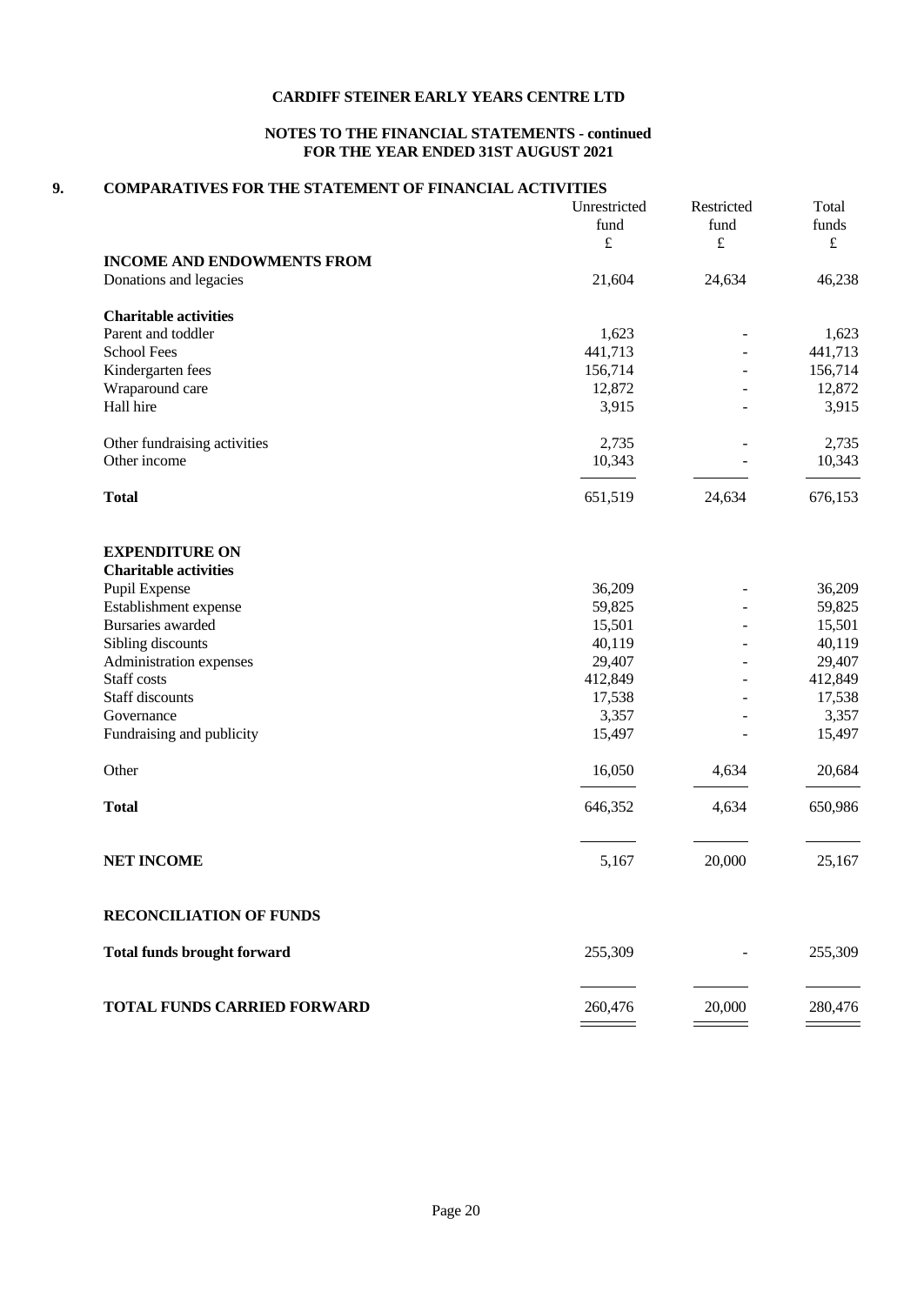#### **NOTES TO THE FINANCIAL STATEMENTS - continued FOR THE YEAR ENDED 31ST AUGUST 2021**

#### **10. TANGIBLE FIXED ASSETS**

|                       |          | Fixtures |           |         |  |
|-----------------------|----------|----------|-----------|---------|--|
|                       | Freehold | and      | Computer  |         |  |
|                       | property | fittings | equipment | Totals  |  |
|                       | £        | £        | £         | £       |  |
| <b>COST</b>           |          |          |           |         |  |
| At 1st September 2020 | 475,636  | 38,931   | 5,864     | 520,431 |  |
| <b>Additions</b>      | 41,562   | 11,166   |           | 52,728  |  |
|                       |          |          |           |         |  |
| At 31st August 2021   | 517,198  | 50,097   | 5,864     | 573,159 |  |
|                       |          |          |           |         |  |
| <b>DEPRECIATION</b>   |          |          |           |         |  |
| At 1st September 2020 | 72,667   | 21,143   | 2,390     | 96,200  |  |
| Charge for year       | 14,558   | 8,487    | 458       | 23,503  |  |
|                       |          |          |           |         |  |
| At 31st August 2021   | 87,225   | 29,630   | 2,848     | 119,703 |  |
|                       |          |          |           |         |  |
| <b>NET BOOK VALUE</b> |          |          |           |         |  |
| At 31st August 2021   | 429,973  | 20,467   | 3,016     | 453,456 |  |
|                       |          |          |           |         |  |
| At 31st August 2020   | 402,969  | 17,788   | 3,474     | 424,231 |  |
|                       |          |          |           |         |  |

#### Freehold Property

The freehold property is in the opinion of the directors (trustees) a generalasset of the company and is therefore included in general funds. This treatment follows the directors' opinion that the amount of restricted funds spent on refurbishment cannot be distinguished from the rest of the school property which is a part of the general fund The freehold property includes additions this period from restricted fund of £32,981 (2020: £52,795) for building/refurbishment services and related costs.

#### Fixtures and Fittings

Fixtures and fittings includes additions this period from restricted fund of £11,165 (2020 : £8,211).

All the assets were used for direct charitable purposes.

#### **11. DEBTORS: AMOUNTS FALLING DUE WITHIN ONE YEAR**

|               | 2021                                            | 2020                  |  |
|---------------|-------------------------------------------------|-----------------------|--|
|               | $\overline{\phantom{a}}$                        | $\tilde{\phantom{a}}$ |  |
| Trade debtors | 5,238                                           | 29,747                |  |
|               | the contract of the contract of the contract of |                       |  |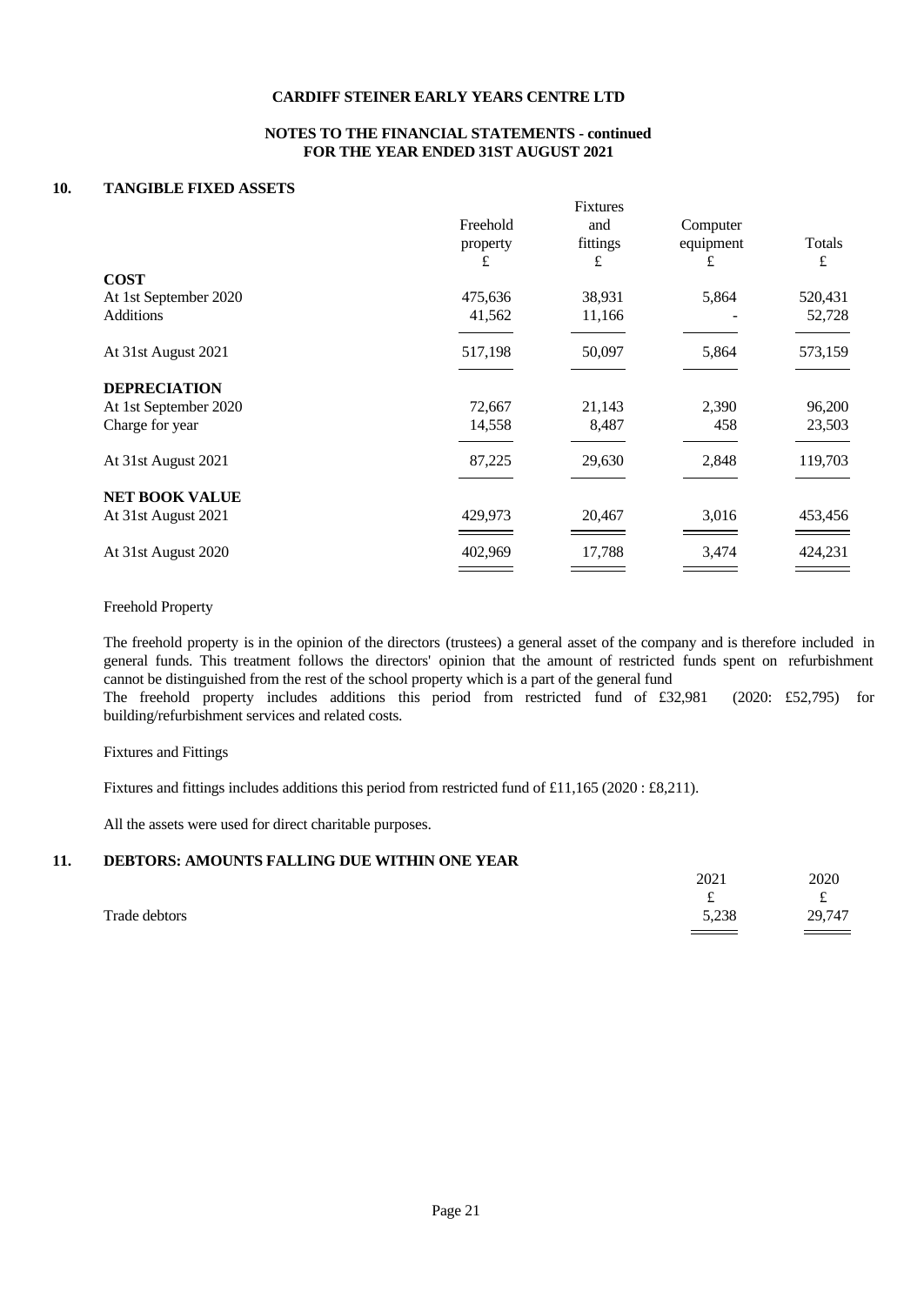## **NOTES TO THE FINANCIAL STATEMENTS - continued FOR THE YEAR ENDED 31ST AUGUST 2021**

## **12. CREDITORS: AMOUNTS FALLING DUE WITHIN ONE YEAR**

|     |                                                                | 2021      | 2020           |
|-----|----------------------------------------------------------------|-----------|----------------|
|     |                                                                | $\pounds$ | $\pounds$      |
|     | Other loans (see note 14)                                      | 57,630    | 57,630         |
|     | Payments on account                                            | 29,300    | 26,150         |
|     | Trade creditors                                                | 31,558    | 11,818         |
|     | Other creditors                                                | 1,390     | 1,338<br>5,401 |
|     | Accrued expenses                                               | 5,448     |                |
|     |                                                                | 125,326   | 102,337        |
|     |                                                                |           |                |
|     |                                                                |           |                |
| 13. | <b>CREDITORS: AMOUNTS FALLING DUE AFTER MORE THAN ONE YEAR</b> | 2021      | 2020           |
|     |                                                                | $\pounds$ | $\pounds$      |
|     | Other loans (see note 14)                                      | 108,925   | 117,226        |
|     |                                                                |           |                |
| 14. | <b>LOANS</b>                                                   |           |                |
|     |                                                                |           |                |
|     | An analysis of the maturity of loans is given below:           |           |                |
|     |                                                                | 2021      | 2020           |
|     |                                                                | $\pounds$ | $\pounds$      |
|     | Amounts falling due within one year on demand:                 |           |                |
|     | Other loans                                                    | 57,630    | 57,630         |
|     |                                                                |           |                |
|     | Amounts falling between one and two years:                     |           |                |
|     | Other loans - 1-2 years                                        | 30,520    | 30,520         |
|     |                                                                |           |                |
|     | Amounts falling due in more than five years:                   |           |                |
|     | Repayable by instalments:                                      |           |                |
|     | Other loans more 5yrs instal                                   | 78,405    | 86,706         |
| 15. | <b>SECURED DEBTS</b>                                           |           |                |
|     | The following secured debts are included within creditors:     |           |                |
|     |                                                                | 2021      | 2020           |
|     |                                                                | $\pounds$ | $\pounds$      |
|     | Other loans                                                    | 166,555   | 174,856        |
|     |                                                                |           |                |

The company has granted a charge on its assets to secure other loans of £166,556 (£2020: £174,856).